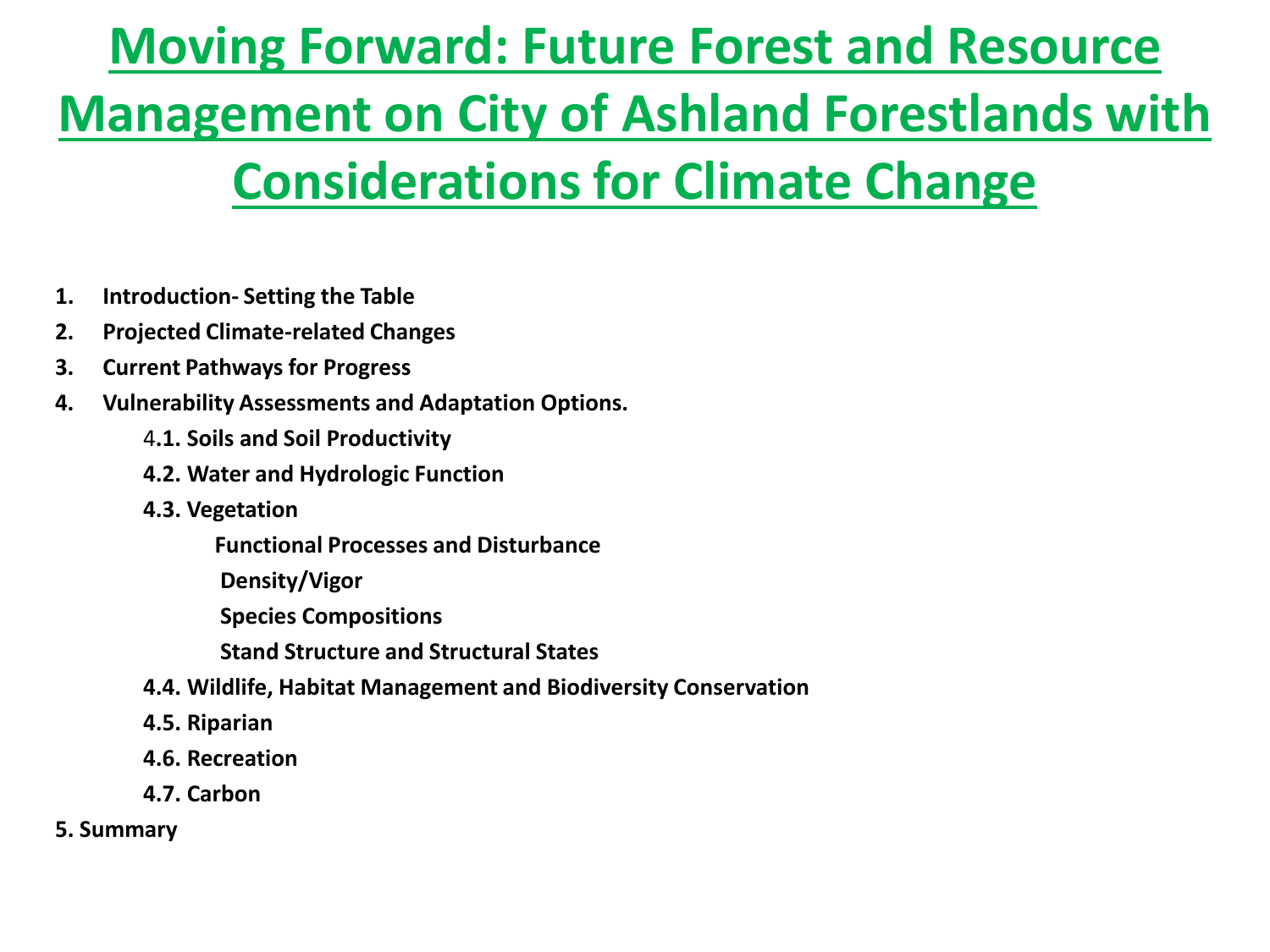# **Vulnerability Assessments and Adaptation Options**

- 1. Soils and Soil Productivity
- 2. Water and Hydrologic Function
- 3. Vegetation
	- a. Functional Processes and Disturbance
	- b. Density/Vigor
	- c. Species Composition
	- d. Stand Structures and Structural States
- 4. Wildlife, Habitat Management and Biodiversity Conservation
- 5. Riparian
- 6. Recreation
- 7. Carbon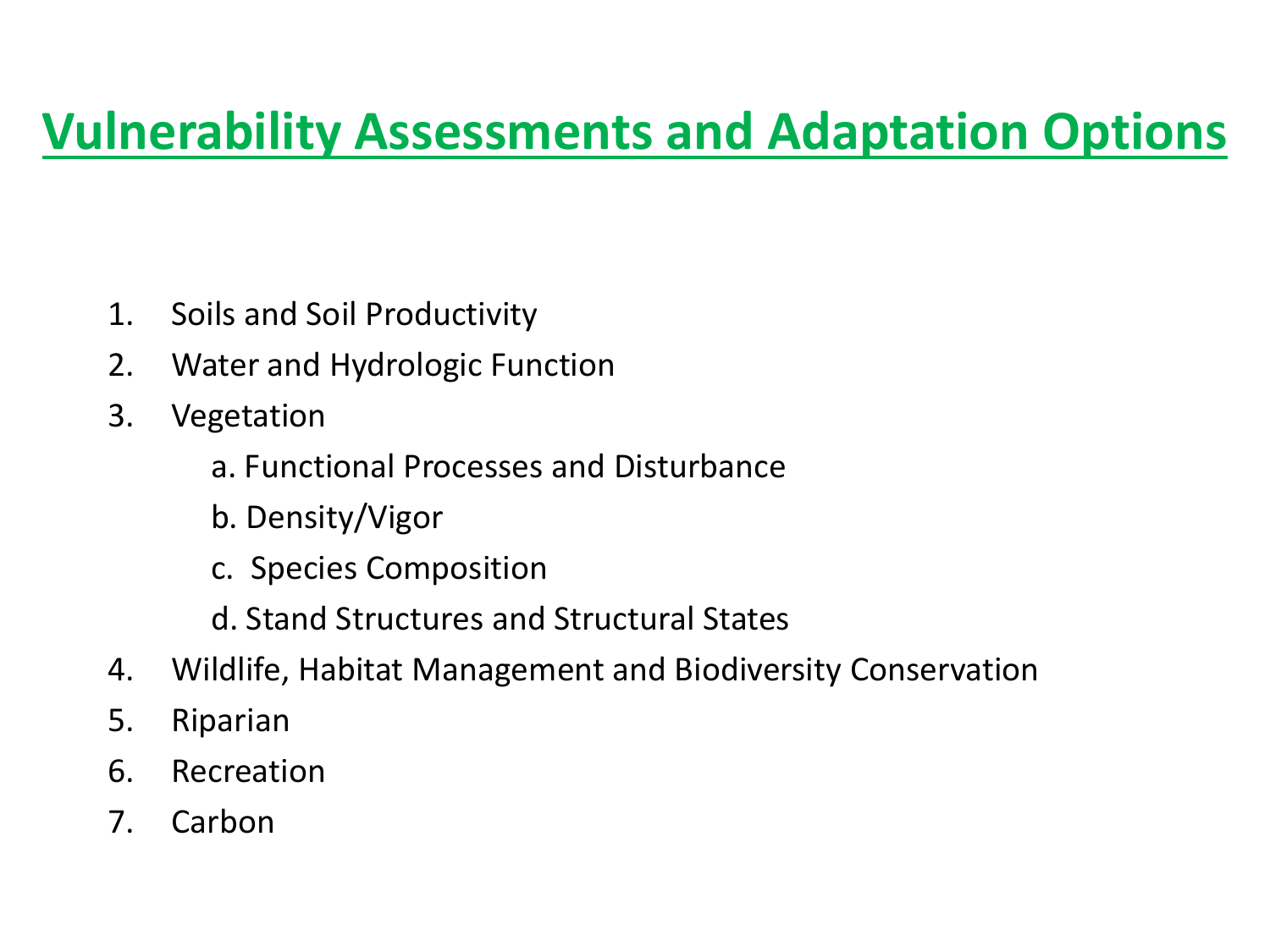# **1. Soils and Soil Productivity**

### Climate Change Key Vulnerabilities

- **1. Very erosive soils. Decomposed granitic soils are very erosive soils and dominate almost all of the City forestland ownership. Surface soil erosion can be easily exacerbated by climate changes.**
- **2. Steep topography and increased opportunity for landslides. High percentage of ownership is on steep to very steep topography that periodically results in debris slides, especially during major storm events. Root-holding capacity of vegetation reduces that potential.**

#### **3. High severity fire (or other high severity disturbance)**

- **-consumption of organic matter and heating and changing the physical, chemical and biological, features in the soil; hydrophobic soils**
- **- large scale increase in surface soil erosion (e.g. water repellent soils) and sedimentation in hydrologic network, including Reeder Reservoir**
- **- elevated potential for landslide processes with significant potential impacts downstream (loss of vegetation and root holding capacity, increase in peak storm events)**
- **- increased potential for reburns and additional soil degradation**
- **- long duration fire creates most serious soil impacts (i.e. from excess amounts of snags, large woody debris); most impactful in headwall locations.**
- **- loss of plant:soil interactions and impacts on soil biology and biological processes at soil depth, many of which are poorly understood and rarely considered (e.g. mutualistic relationships and resource sharing, including carbon; hydraulic redistribution; etc.)**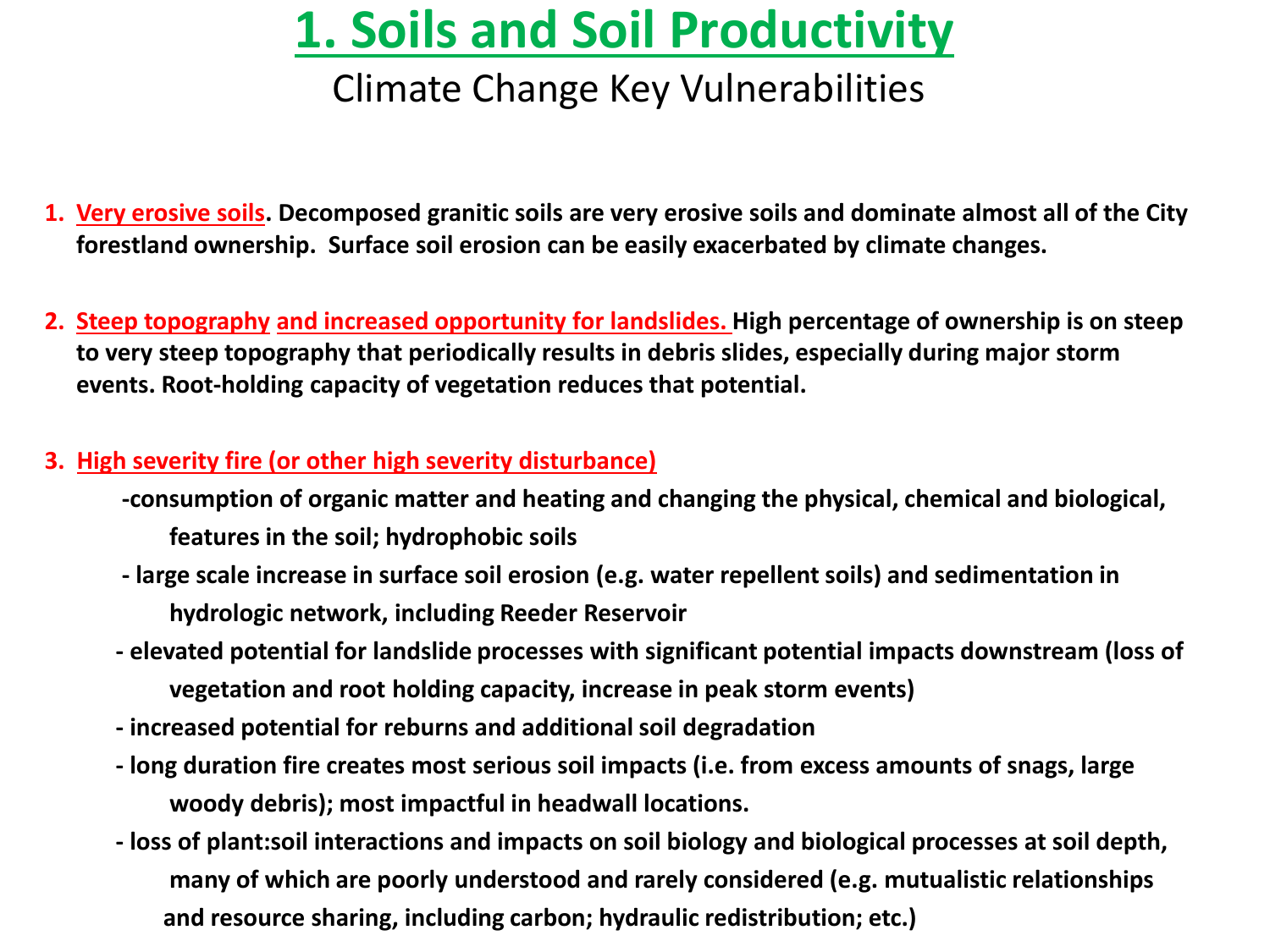# **1. Soils and Soil Productivity**

### Adaptation Options for Management

- **1. Persist in trying to prevent large scale, high severity fire or insect-related mortality (Persist)**
- **2. Minimize management on slopes > 55-65% to reduce the likelihood of slope failure in storms of increasing intensity . Consider decreasing importance of fire management objectives on steeper slopes. (Persist)**
- **3. Avoid long duration fire and excess high amounts of snags and LWD; manage to encourage for endemic rather than outbreak levels of insect-related mortality. Maintain adequate amounts of snags and LWD for soil health, wildlife habitat and other ecosystem level needs. Reduce excess amounts of snags and LWD when they occur; especially in more hazardous spatially explicit locations (Persist, Change)**
- **4. Elevate amounts of prescribed underburning to decrease possibility of high severity fire; burn in ways that minimize potential surface soil erosion. Minimize bare soil exposure through retention of duff, litter and protective understory vegetation. Burn cool at least initially; retain unburned patches (mosaic burning). Carefully monitor (Persist, Change). Biochar?**
- **5. Avoid ground-based disturbance except of gentlest of slopes; remove merchantable fuel through utilization of helicopters on steeper slopes. No new roads. (Persist)**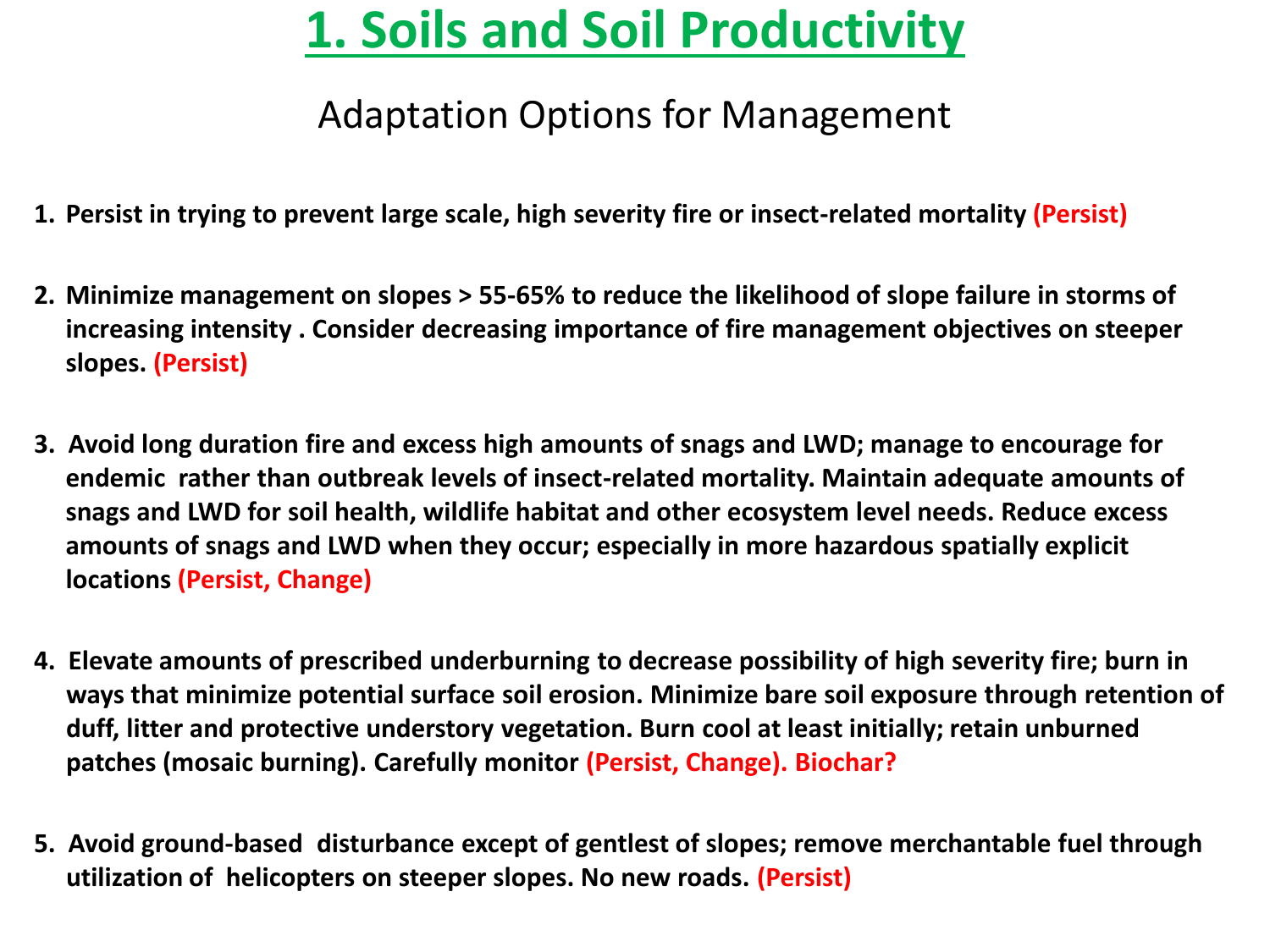# **2. Water and Hydrologic Function**

### Climate Change Key Vulnerabilities

- **1.Decreased seasonal municipal water supply from longer drier summers, decreased snowpack.**
- **2. Changes in peak stream flows, with more extreme precipitation in winter and earlier spring snowmelt; importance of rain-on-snow events; downstream flooding of increased magnitude and effects on infrastructure.**
- **3. Changes in aquatic, hydrologic and riparian functions**
	- **- Increasing stream temperatures (potentially moderated by outflows from Reeder Reservoir) downstream effects- effects on water quality, fisheries**
	- **- Reduced summer flow- shrinking of perennial and intermittent stream network and making them more available to upland disturbance processes (fire, insects, tree mortality, etc) -More extreme winter storms resulting in increased sedimentation, scouring, etc**
- **4. Road impacts on hydrology from aging infrastructure (1960's engineering) perhaps not well-suited to handle upcoming peak storm events.**
- **5. Direct effects on vegetation from longer, drier summer droughts**
	- **- increased stress on vegetation affecting growth, vigor, insect and disease susceptibility, mortality**
	- **- longer fire season, more starts, decreased foliar moisture, more severe fires**
	- **- reduction in C uptake by trees – potentially large consequences for regional-scale carbon cycling**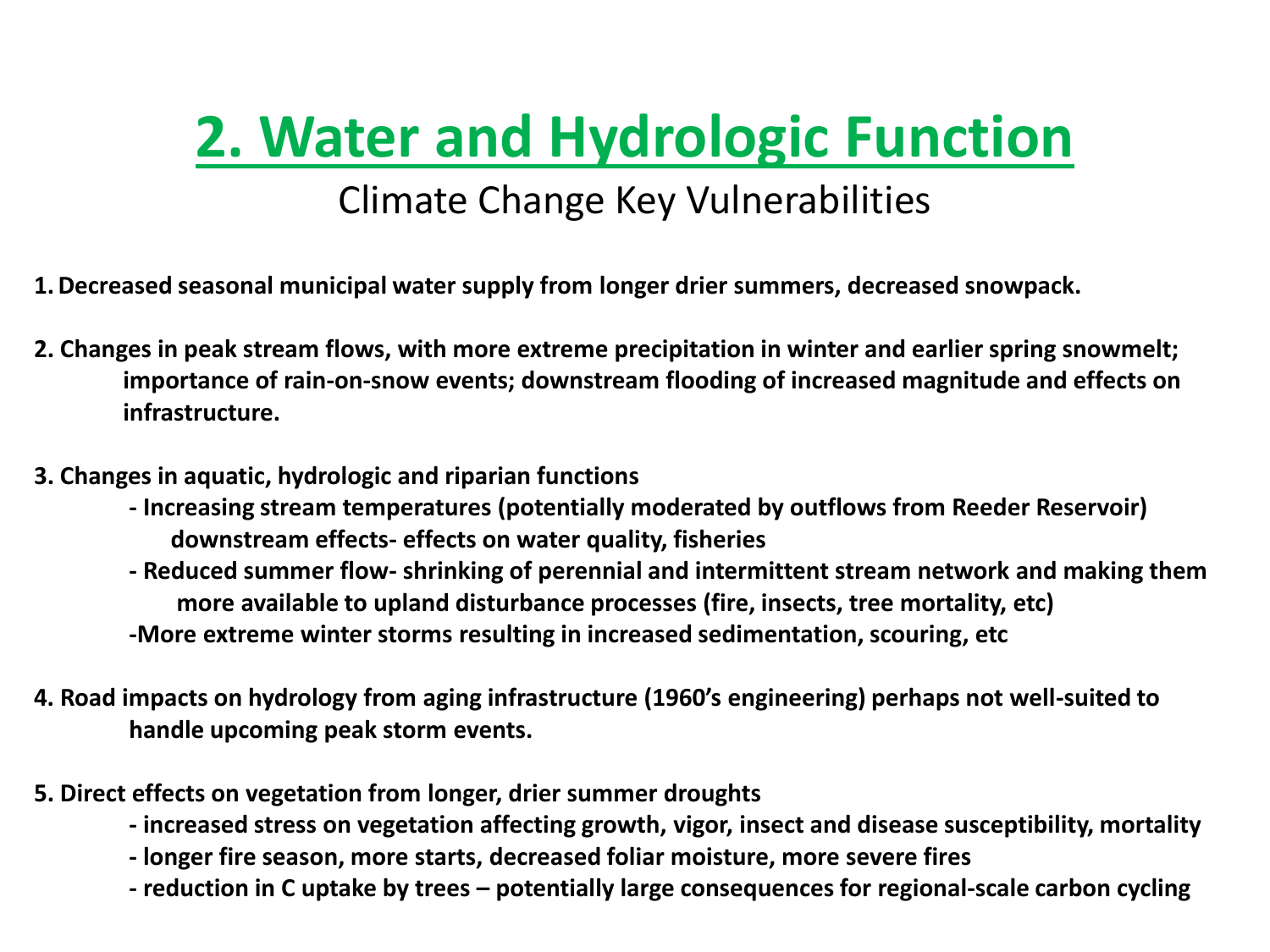# **2.Water and Hydrologic Function**

### Adaptation Options for Management

- 1. Continue management to decrease the likelihood of large scale, high severity fire **(PERSIST)**
- 2. Increase water availability to individual plants and on watershed scale
	- Ongoing stand management to pre-determined desired densities **(PERSIST)**
	- Reduce understory vegetation through prescribed underburning while maintaining for inherent values, including reduced surface soil erosion **(PERSIST, CHANGE)**
	- Manage downed wood, slash, non-tree vegetation, & soil organic matter **(PERSIST, CHANGE)**
	- Emphasize protection of complex below-ground soil biology, plant:soil relationships, importance for water delivery to plants
		- **(CHANGE)**
	- Increase water holding capacity- manage organic matter amounts and inputs, biochar? **(CHANGE)**
- 3. Minimize likelihood of landslides
	- Maintain full site occupancy of vegetation and subsequent root holding capacity on steeper sites; avoid operating on steeper slopes whenever possible and minimize openings in these steeper locations **(PERSIST)**
- 4. Stand management
	- Create and maintain more openings resulting in longer snow retention **(CHANGE)**
	- Encourage older forests and/or longer rotations- more summertime flow **(PERSIST)**
- 5. Roads
	- Stormproof road system; improve drainage systems for likely increase in peak flows; increase culvert size **(CHANGE)**
	- Disconnect roads and ditches from hydrologic network; install more engineered rolling dips **(CHANGE)**
	- More frequent and scheduled road maintenance **(CHANGE)**
	- Prepare urban environment including existing water treatment plant **(CHANGE)**
	- City road along Ashland Creek- decrease sediment delivery into creek **(CHANGE)**

#### 6**.** Coordinate with USFS **(PERSIST)**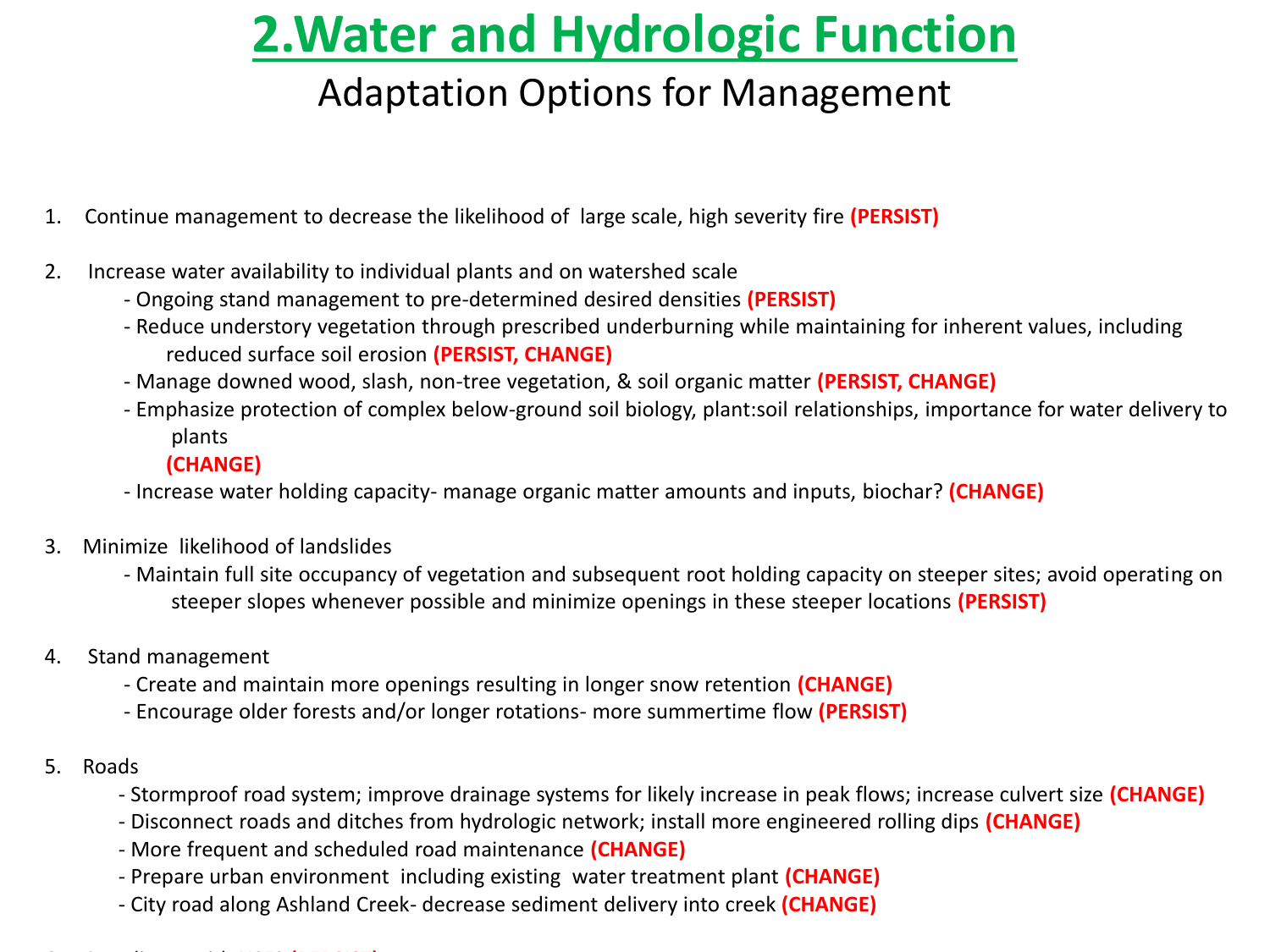### Climate Change Key Vulnerabilities

**Main Point- The likelihood of increasing scale and severity of disturbance, particularly fire, and subsequent loss of ecological benefits associated with more frequent low severity disturbance is the most significant climate change induced vulnerability on the City of Ashland Forestlands.**

- **1. Rising temperature and increased length of summer dry season will produce an Increased likelihood of large scale, high severity disturbance, from multiple interacting agents and disturbances, with increasing loss of green forests. Even with all of the work completed, we are still at an elevated potential for high severity fire. We must continue to reduce that risk, even while recognizing that the risk will continue to increase as climate get s warmer and with longer drier summer fire seasons .**
- **2. Increased difficulty of restoring a more frequent, low to moderate disturbance regime upon which these ecosystems were adapted to and were dependent on for millenia. (e.g.fire)**
	- **a. Less opportunity to develop multi-layered, more heterogenous stand structures and associated ongoing opportunities for natural regeneration.**
	- **b. Loss of systems dominated by older conifers (especially those that are more shade intolerant) that are enhanced by frequent, low severity disturbance.**
	- **c. Loss of desired traits and relationships enhanced by more frequent low severity disturbance** 
		- **- induced defenses to insects, fire(Hood et.al 2017)**
		- **- tree stability, wind resistance (height:diameter ratios)**
		- **- frequent smoke and induced deterrent to forest diseases**
		- **- charcoal production as a soil amendment**
		- **- likely many others.**
- **3. Frequent, low severity disturbance regimes have been missing from southern Oregon forests for decades and the City forestlands has, in comparison, a relatively long (i.e. 25+ years) running example of encouraging frequent low to moderate severity disturbance as an operating silvicultural framework through implementation of planned disturbances that emulate historical processes and functions.**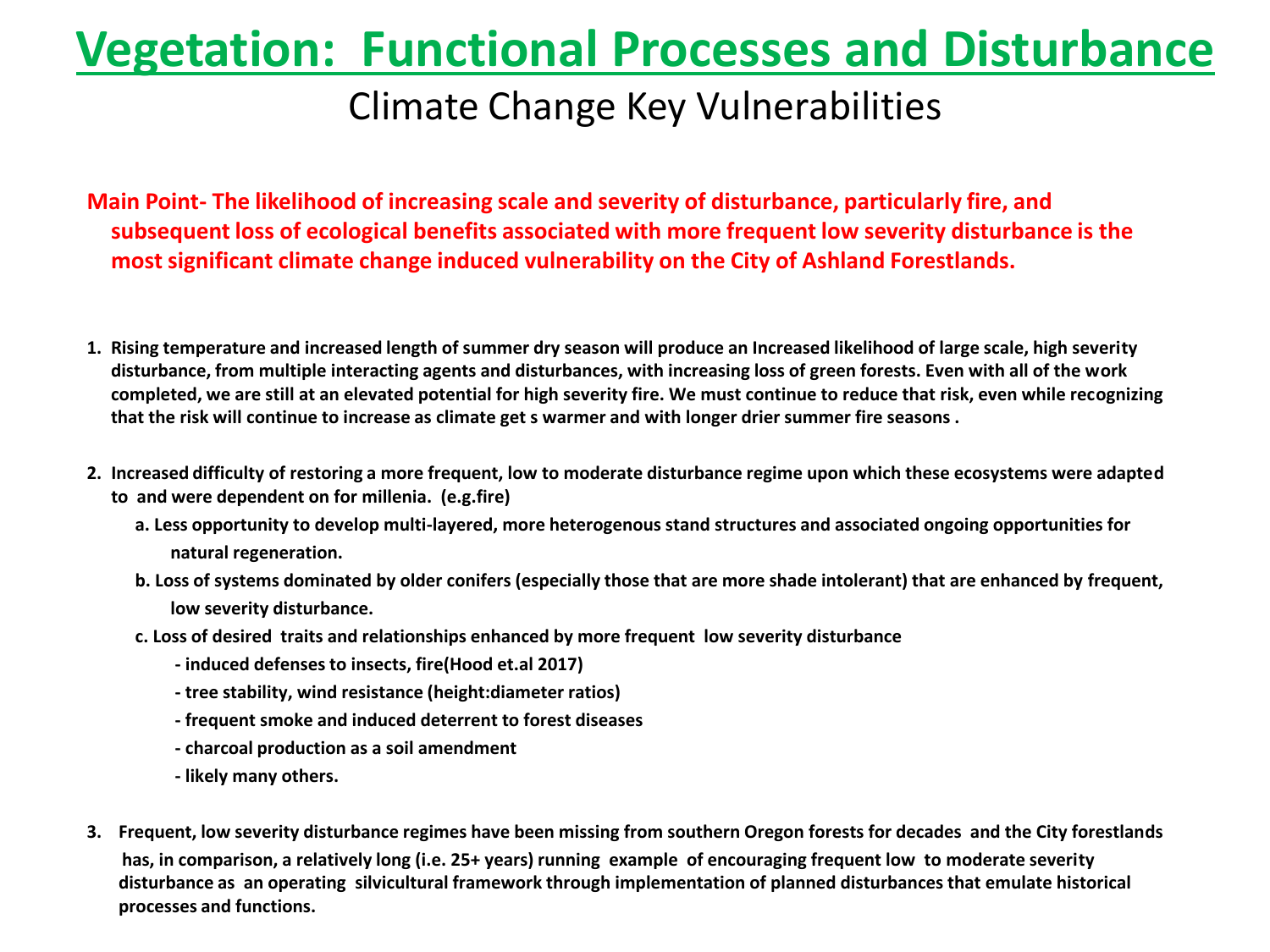## **Vegetation: Density/Vigor**

Climate Change Key Vulnerabilities

#### **Main Point- Tree and stand vigor declining and mortality increasing from cumulative stress is a key vulnerability moving forward. Cumulative stress is already high in many areas and this will only increase with longer, warmer, drier summers .**

 1. **Tree decline and mortality from cumulative stress.** A host of factors are involved, but in the dry forests on the COA ownership, loss of tree vigor has primarily been associated with increased moisture stress aggravated by a host of factors. Continued projected increases in temperature and extended dry seasons with climate changf will add to cumulative stress. Lowering existing stressors and key vulnerabilities will increase the likelihood that trees and stands will best be able to withstand future increases in climate-related stressors.

 2. **Density-related decline in tree and stand vigor. W**ell established in research literature and in practice, density-related decline continues unabated without disturbance, planned or otherwise. Densities are high in places on the City ownership but have been reduced significantly with management over the past 25 years on the City ownership.

 3. **Insect and disease related factors in tree and stand decline and mortality**. Often, insect-related decline and mortality is closely associated with excessive density or other cumulative stressors. Well established in research literature and in practice.

 4. **Drought**. Tree decline and mortality often associated with drought as a final stressor exceeding the vegetation/tree/stand abilities to overcome moisture stress; expectations for more droughty conditions with future increasing temperature and longer dry seasons.

 5. **Site and species relationships.** Loss of tree vigor and subsequent mortality also has both site and species relationships (Main 2006, Main and Schmidt 2020).

 6. **Increasing Vapor Pressure Deficit (VPD) and "hot drought"** . With climate warming, temperature is increasing linearly but VPD goes up exponentially. Increasing VPD has the potential to become a much more important stressor and thereby affecting possibilities for management to reduce its potential impact.

 7. **Water availability decrease**. Increased total transpiration on from high stand densities on a landscape level means less water availability as an ecosystem service.

 8. **Decreased foliar moisture .** Foliar moisture is a landscape level form of resistance to high severity fire. At decreasing amounts from high vegetation density, drought, and warmer, drier, extended summer seasons, very low live vegetation moisture is a significant contributor to elevated fire behavior on a landscape level.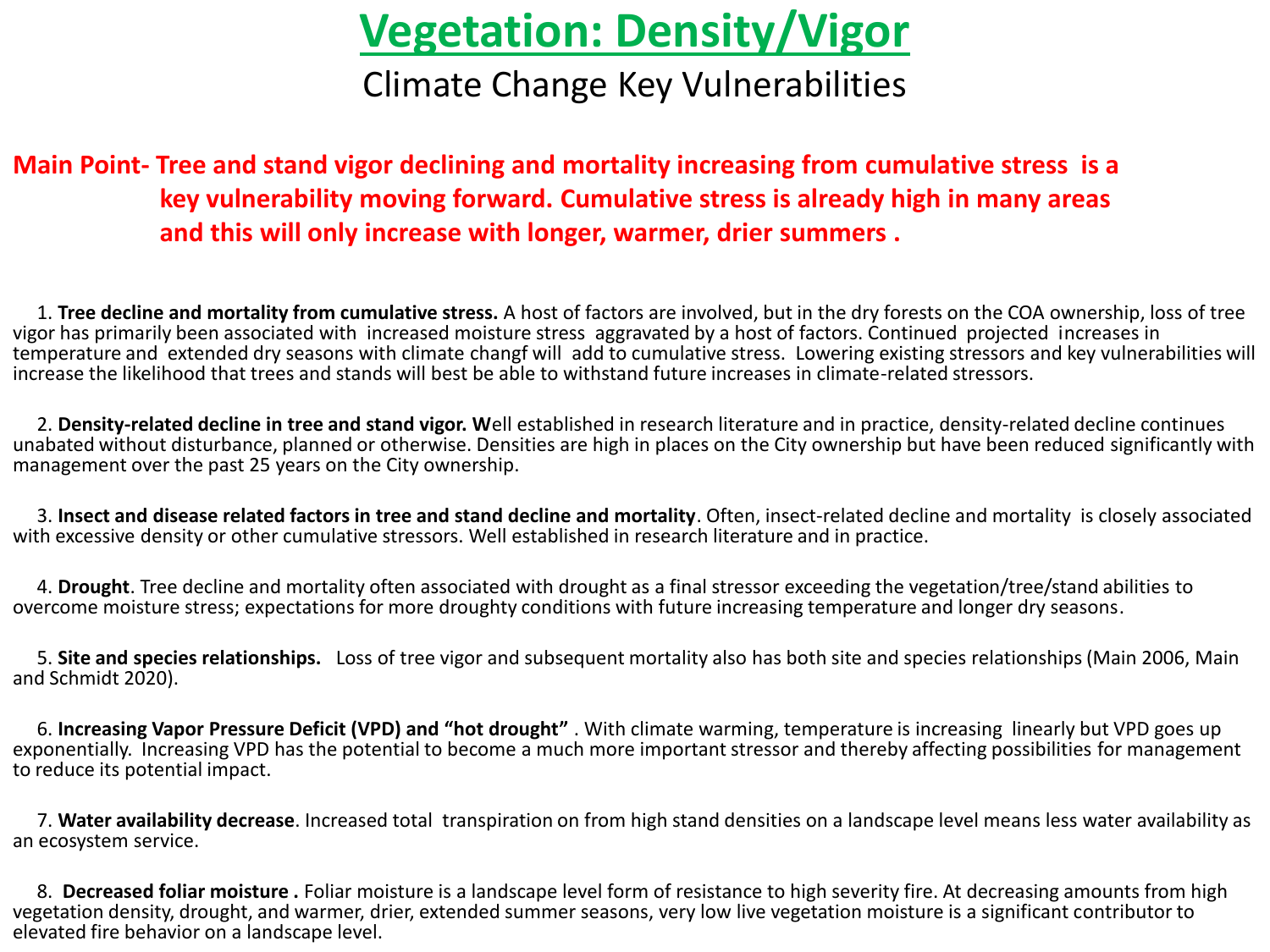

### Adaptation Options for Management

- 1. Stand density reduction and continued adjustment towards more open forests in many situations. Apply as soon as possible in forests/stands that can reasonably be expected to respond (i.e. build vigor by distributing site resources, including water, onto fewer numbers of preferred stems). Thin ahead of expected drought or other cumulative stressors (**Persist).**
- 2. Carefully assess on-the-ground individual tree characteristics for vigor (crown ratio, crown density/color, radial growth, basal area in vicinity, etc.): watch for new developments in individual tree vigor assessment. Rely on regularly assessed , locally generated effectiveness monitoring, both qualitative and quantitative, to guide adaptive management as opposed to more generalized conceptual information designed for more regional applications. Continue to use density indices to identify potential problems and/or determine effectiveness of density reductions **(Persist)**
- 3. Understand and respond to density/vigor/insect relationships and implement accordingly (e.g. green slash management with pine bark beetles). Do very careful management to avoid encouraging insect population increases; understand each insect and its host relationships. (**Persist, Change)**
- 4. Pay very close attention to microsite variations in aspect, slope, topography, elevation, soil type and depth and other factors that influence site productivity and soil moisture availability (Main and Schmidt 2020). **(Persist).** Use risk rating system. Identify sites/stands with lower likelihood of favorable thinning response/higher likelihood of thinning-related stand decline (Main 2006, Main and Schmidt 2020) **(Change).** Monitor over time: apply adaptive management strategies.
- 5. Continue to encourage multi species, multi-cohort stands using principles of uneven-aged management and variable density thinning (**Persist, Change)**
	- Maintain multiple options by encouraging vigor in each crown class **(Change),** a classic strategy of uneven-aged management
	- Utilize shading (i.e. temperature controls) to minimize effects of Vapor Pressure Deficit **(Persist, Change).** May make it more difficult for large overstory trees that will most directly experience temperature increases and effects of VPD.
- 6. Implement density reduction in stages (i.e. more slowly over time and more similar to frequent, low to moderate disturbance regimes), especially around highly desired preferred trees/structures (i.e. particularly older legacy trees often under high stress currently) to allow staged adaptation to new conditions after 100+ years of high density. DO NOT initiate high severity disturbance in the immediate vicinity of treasured older trees. Slowly shift the operating environment of the tree, both above and below ground, to a more favorable condition. Utilize stand level thinning (Hood et.al. 2017) rather than radial thinning whenever possible to accomplish density reduction objectives. (**Persist)**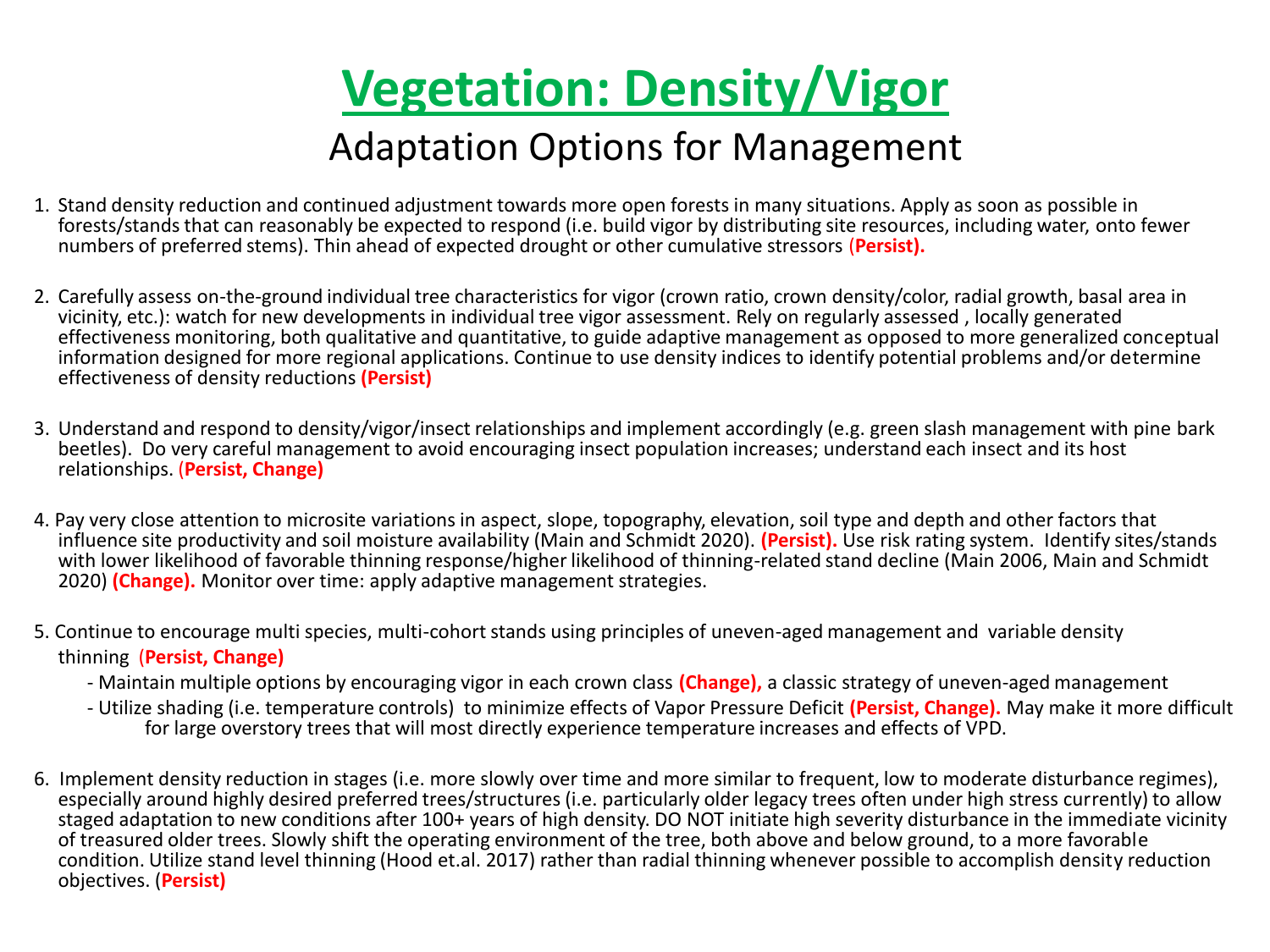# **Vegetation: Species Composition**

### Climate Change Key Vulnerabilities

 **Main Point- Individual species are responding to increases in temperature and longer summer season (more moisture stress). Vegetation communities will continue to shift over time, although it's not clear how fast they will shift. This may result in new opportunities for invasive plants and/or new species combinations and associations (e.g. ponderosa pine and/or Douglas-fir with a mixed component of Pacific madrone, etc).**

- **1. Vulnerability strongly dependent on type, frequency and severity of disturbance.**
- **2. General loss of conifers.**
- **3. Vegetation community shifts, alterations and reorganizations and potential losses of forestlands to other alternate states and community types.**
- **4. Individual species effects**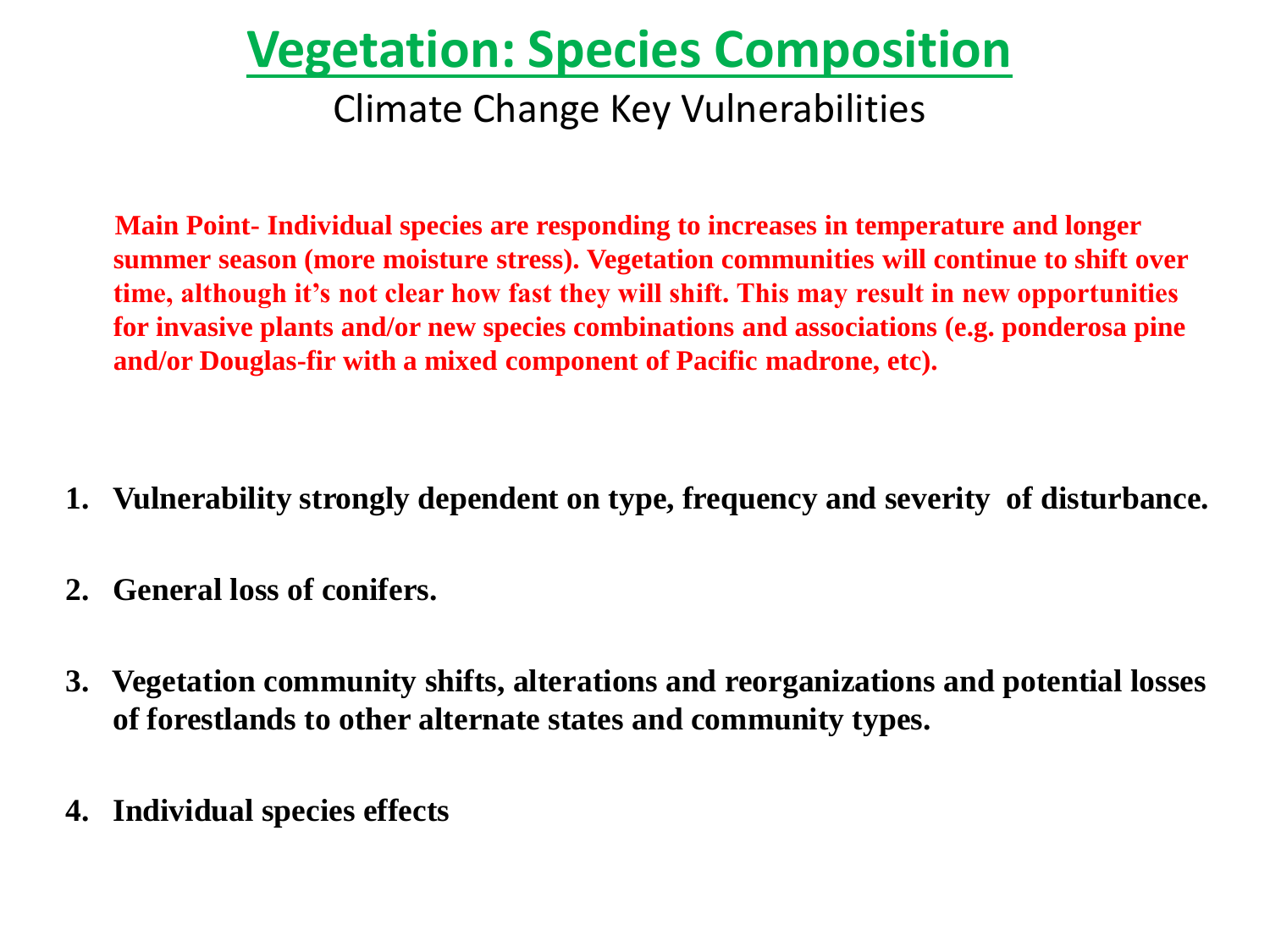# **Vegetation: Species Composition**

### Adaptation Options for Management

**Main Point- Restore more appropriate species mixes and vegetation communities that are 1) adapted to more frequent, low severity disturbance regimes 2) are relevant given expected climate change.**

- 1. Plant communities are likely to move upward in elevation with changes in climate. Continue to plant trees that are more resistant to impacts from temperature increases and decreases in moisture availability (pines, oaks). Consider planting trees from lower elevation seed sources or plant communities up into the next elevation band. Consider planting more drought tolerant species and genotypes from nearby locations. **(Persist, Change)**
- 2**.** Encourage more opportunities for shade intolerant species, either natural or planted, through creation of openings, canopy gaps and generally more open forests. If natural regeneration of conifers is desired, there must be an established seed source in close proximity. **(Persist, Change)**
- 3. Protect and enhance older PP, SP, DF, oaks. **(Persist, as long as possible)**. Accelerate development of older trees of these species **(Persist)**
- 4. Implement species and stand management strategies based on individual species characteristics and likelihood to be able to adapt to climate changes **(Persist, Change)**
- 5. Monitor for and manage invasive species of all types, most notably understory vegetation and unusual organisms such as non-native insects and diseases (e.g. the cautionary tale of white pine blister rust**). (Persist, but expand monitoring and management)**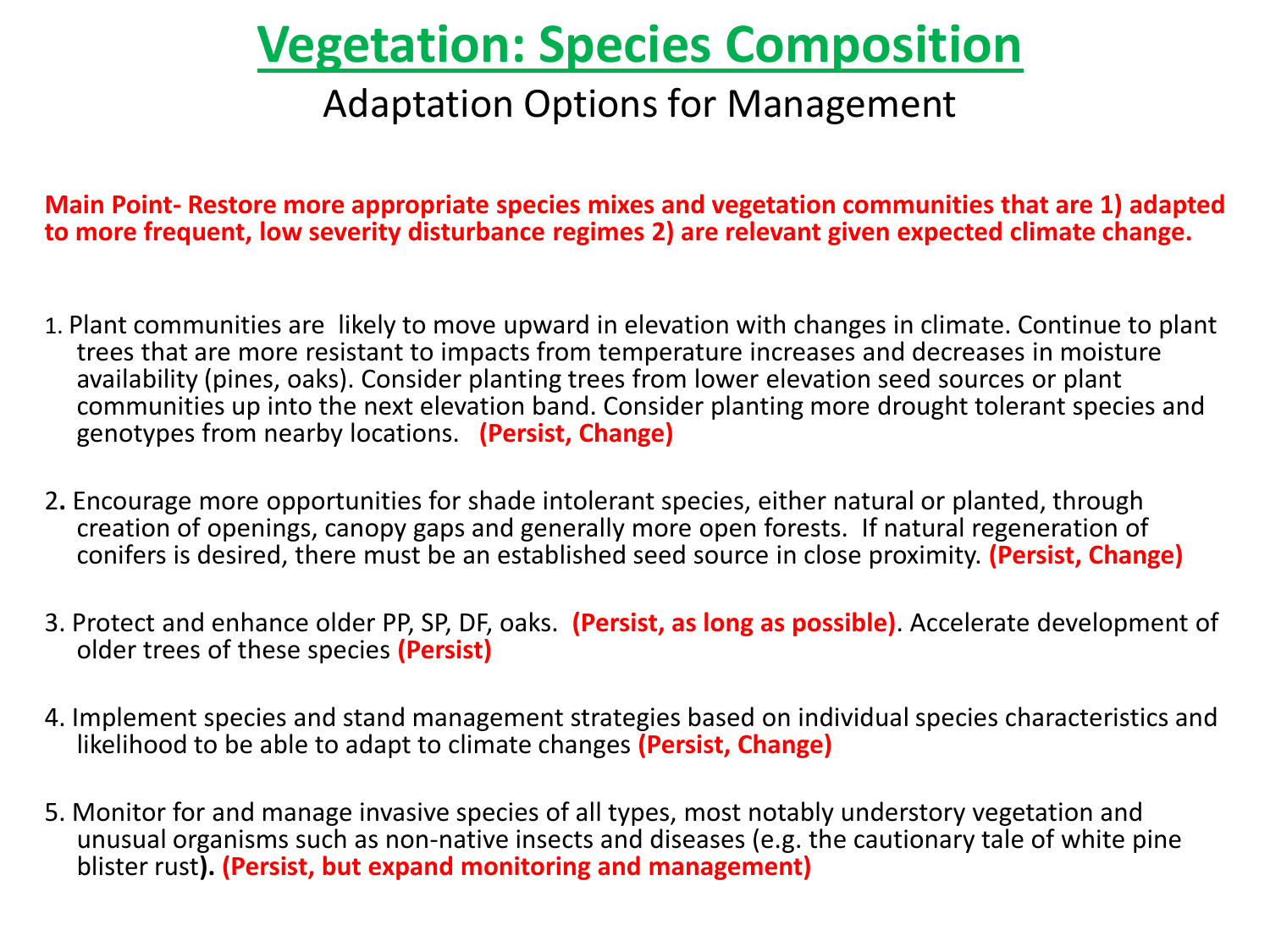# **Vegetation: Stand Structures and Structural States**

### Climate Change Key Vulnerabilities

#### **Main Point: Vegetation structures tend to be homogenous on both a stand and landscape level thereby increasing potential for high severity fire and decreasing the inherent variability that characterizes our region.**

1.Structural homogeneity on both a stand and landscape level creates the following vulnerabilities:

- •Fire- Fuel continuity and increased likelihood of large scale, high severity fire and further simplification of structural variability
- •High stand densities elevate the potential for additional fire, insect and/or disease related mortality
- •Species composition- Consistent stand structures and canopies reduce the potential for shade intolerant species;
- •Wildlife- Important habitat values reduced
- •Water- Potentially less water yield and changes in seasonality
- •Biodiversity- Homogenous stand structures have reduced inherent biodiversity values

2. Unbalanced representation of structural states, with several underrepresented- 1) early successional 2) more open, mid seral 3) more open, late seral,

3. Older forests structures are threatened, primarily at Winburn.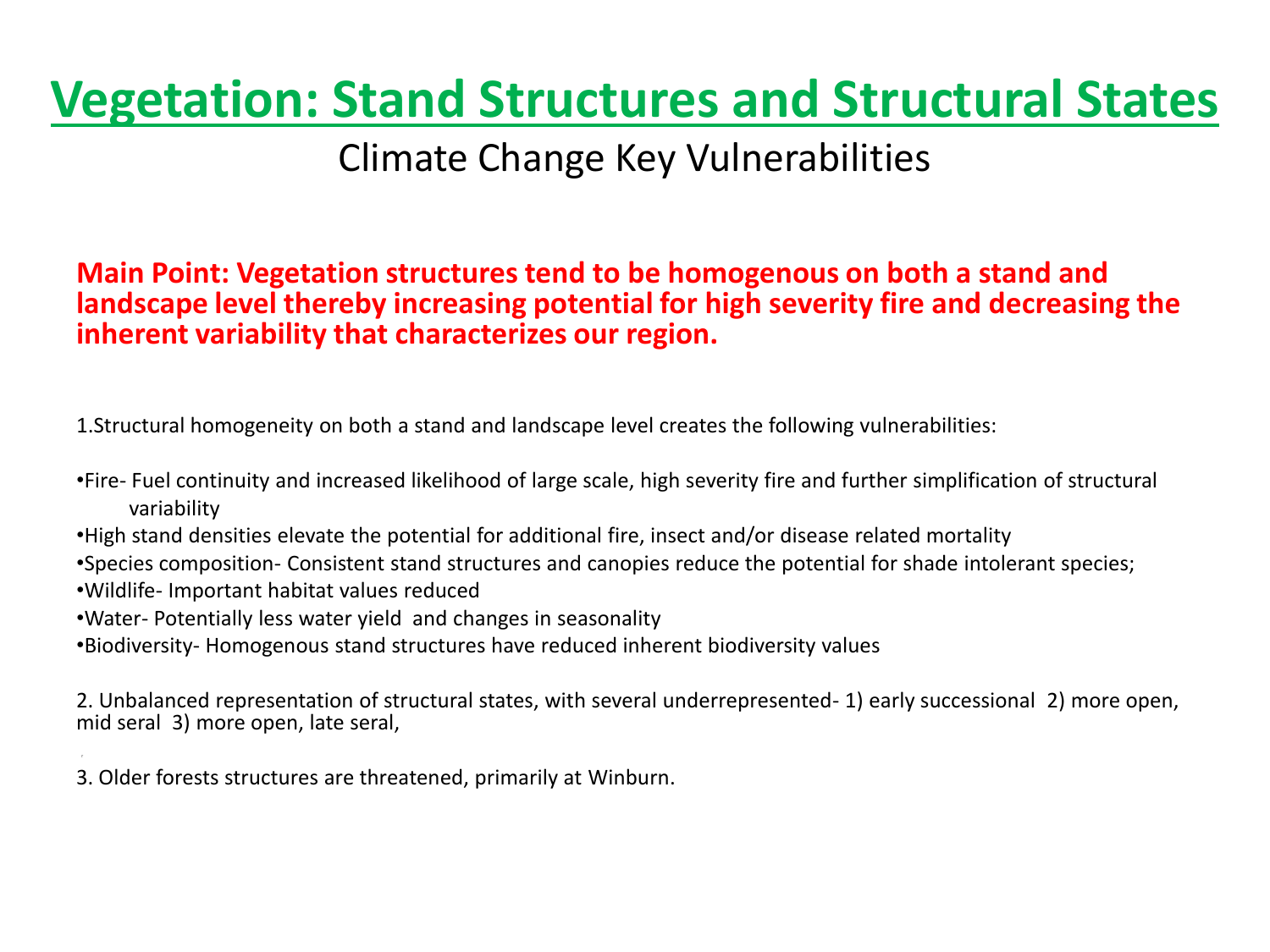# **Vegetation: Stand Structures and Structural States**

### Adaptation Options for Management

**Main Point- Encourage more heterogenous stand structures and structural states on both a stand and landscape level while emphasizing protection and development of underrepresented structural types.**

- **1. Match appropriate stand management to the structure type. Implement multi-cohort, multi-species stand management where appropriate utilizing variable density thinning, thinning-from-below and other ecologically appropriate stand improvement silvicultural strategies (Persist).**
- **2. Strive for a diversity of structural states and stand conditions. Promote a high contrast landscape at multiple scales of reference. Convert to a more balanced representation of structural states by managing to create more mid open and late open stand structures. Create more heterogenous stand structures with more openings, early successional habitat and open forests with improved fuel discontinuity (Persist, Change).**
- **3. Continue active planned disturbance to protect and promote existing older forests (Persist)** 
	- **- improve vigor of larger older forest structures**
	- **- rake around older pines as needed**
	- **- manage snags and LWD- middle elevations most vulnerable to high severity, long duration, mass fire**
- **4. Accelerate development of older forests through aggressive management of mid-seral forests (Persist, Change)**

 **-**

**5. Identify refugia and prioritize for retention (Persist)**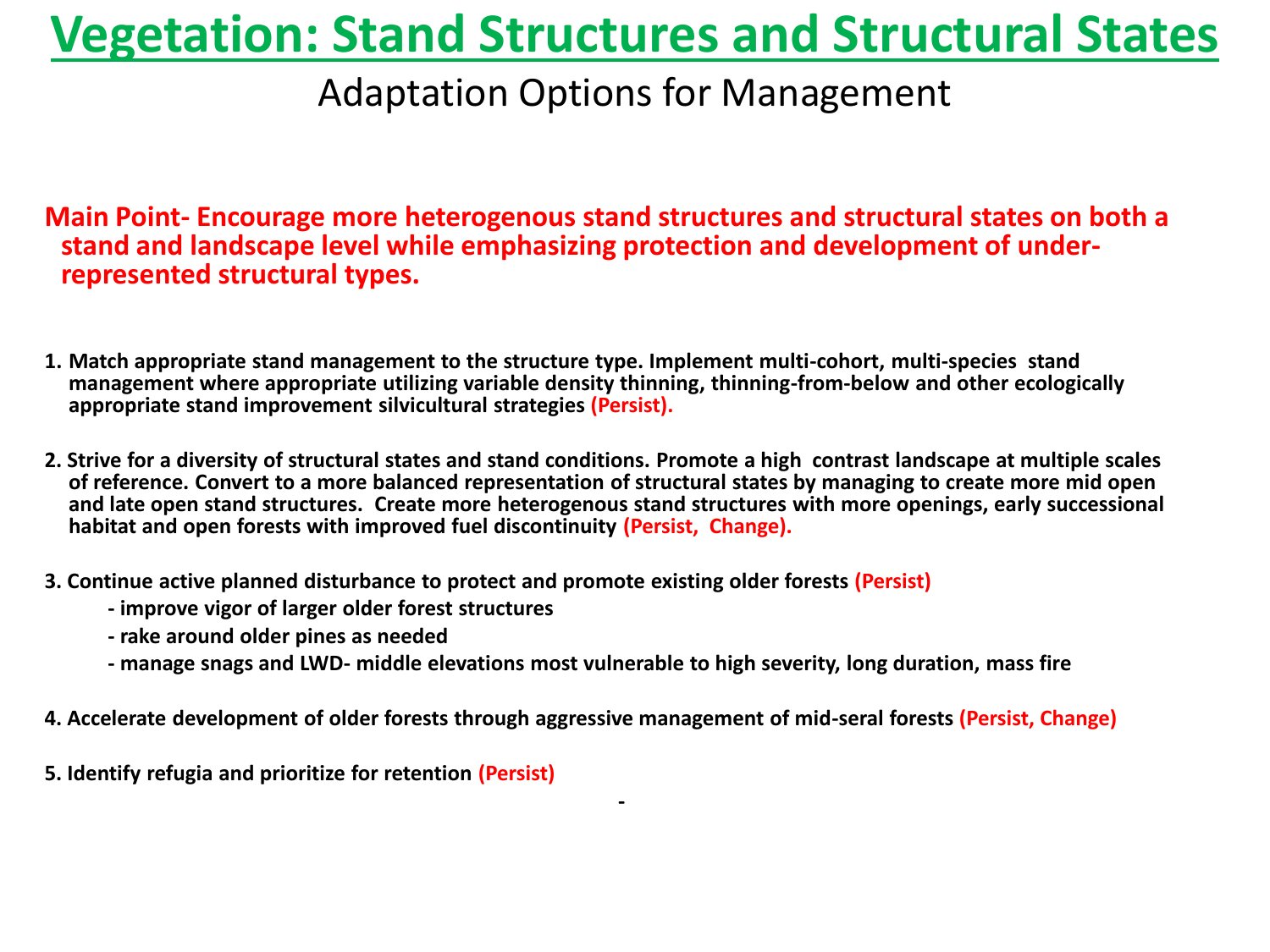### Adaptation Options for Management

**Main Point- The likelihood of increasing scale and severity of disturbance and subsequent loss of ecological benefits and ecosystem services associated with more frequent low severity disturbance is the most significant climate change induced vulnerability on the City of Ashland Forestlands**

- **1. Persist in trying to minimize the potential for large scale, high severity disturbance. Most severe vulnerability on City of Ashland Forestlands**
	- **a. Fire- the most important large scale, high severity disturbance to avoid/minimize (Persist! Change- do more!**)
	- **b. Insects- more significant agent of disturbance than usually realized (Persist)**
	- **c. Pathogens- the most underrated of the common disturbance agents, with long-term effects (Persist,Change)**
- **2. Encourage frequent low severity disturbance and in the process help create a diversity of desired stand structures, densities and compositions. The City of Ashland is a great example of accomplishing objectives while re-engaging in frequent, low to moderate severity "planned disturbance" (Persist, but increase the pace and scale of treatments)**
- **3. Post high severity disturbance. Options for providing for Ecosystem Services are dramatically reduced…and not easily replaced in any short or medium time frame. Persist in trying to avoid, or at least minimize, the need to address this issue by taking more aggressive management actions sooner. KEEP GREEN FORESTS AND THE ECOSYSTEM SERVICES THEY PROVIDE!**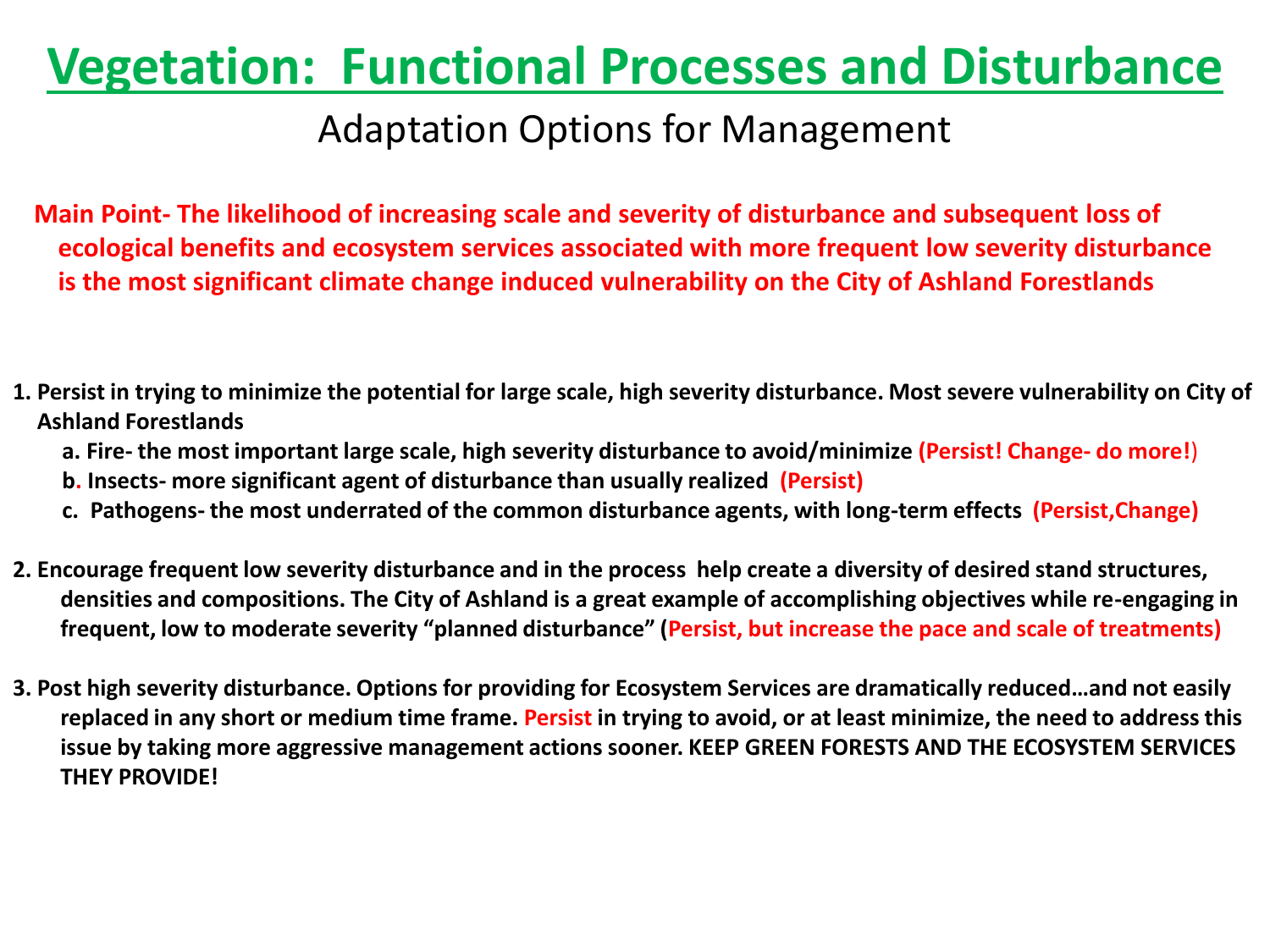### Adaptation Options for Management

1. Minimize the potential for large scale, high severity disturbance: a. **Fire**

- a. Continue stand density reduction and slash treatment, including prescribed underburning **(Persist)**
- b. Avoid development of outbreak levels of mortality and subsequent fuel accumulations; build vigor in stands that can release from thinning treatments ahead of stand decline where insects can gain a foothold and elevate mortality (**Persist, Change**)
- c. Continue strategic location of fuel reduction treatments followed by ongoing maintenance. Increase size and area of fuel reduction zones to allow opportunities during more severe fire behavior **(Persist, Change)**
- d. Middle elevations of Ashland Watershed (Winburn) are most at risk due to increased site productivity , a similar lack of disturbance and resulting fuel tonnages and fire prone vegetation; prioritize elevate fire management activities over time at Winburn **(Persist, Change)**
- e. Begin developing plans and considerations for when landscape level conditions might allow accomplishment of fire management objectives during severe wildfire events. Further develop use of Potential Operational Delineations (PODS). Conduct fire management planning at larger scales of reference than only City ownership and with other key partners (**Persist, continue to prioritize consideration of fire management at larger scales of reference).**
- f. Prioritize ongoing maintenance of areas already treated. Do not lose investment in key acres and/or treat more acres than can be maintained. These treated and maintained areas, stategically located, will continue to provide the greatest benefit, especially those close to the urban environment. Regular ongoing monitoring of the need for maintenance. (**Persist**)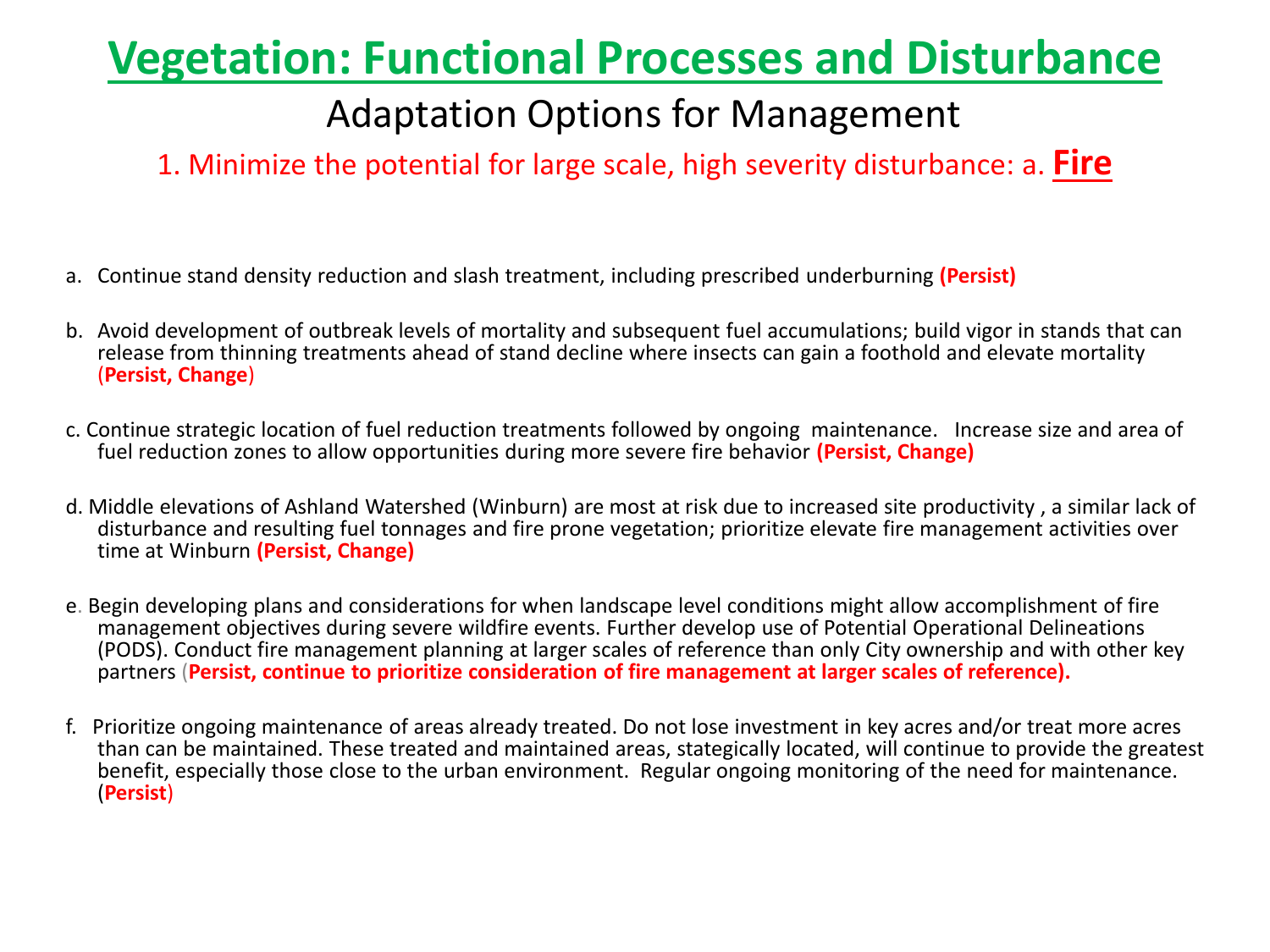Adaptation Options for Management

1. Prevent large scale, high severity disturbance: b. **Insects**

- a. Stand density reduction; maintain high tree vigor; thin well in advance of drought (**Persist** in favorable locations)
- b. Multi-aged, multi-species (but site and stand appropriate!) management; most insects are host-specific; understand species differences **(Persist)**
- c. Intensive, microsite level management (Main and Schmidt 2020); variations in elevation, topography, soils, aspect, stand condition and likely other factors **(Persist)**
- d. Shift (change) species at lowest productivity sites; thinning may not always produce an immediate response (Main 2006, Main and Schmidt 2020) **(Persist, Change)**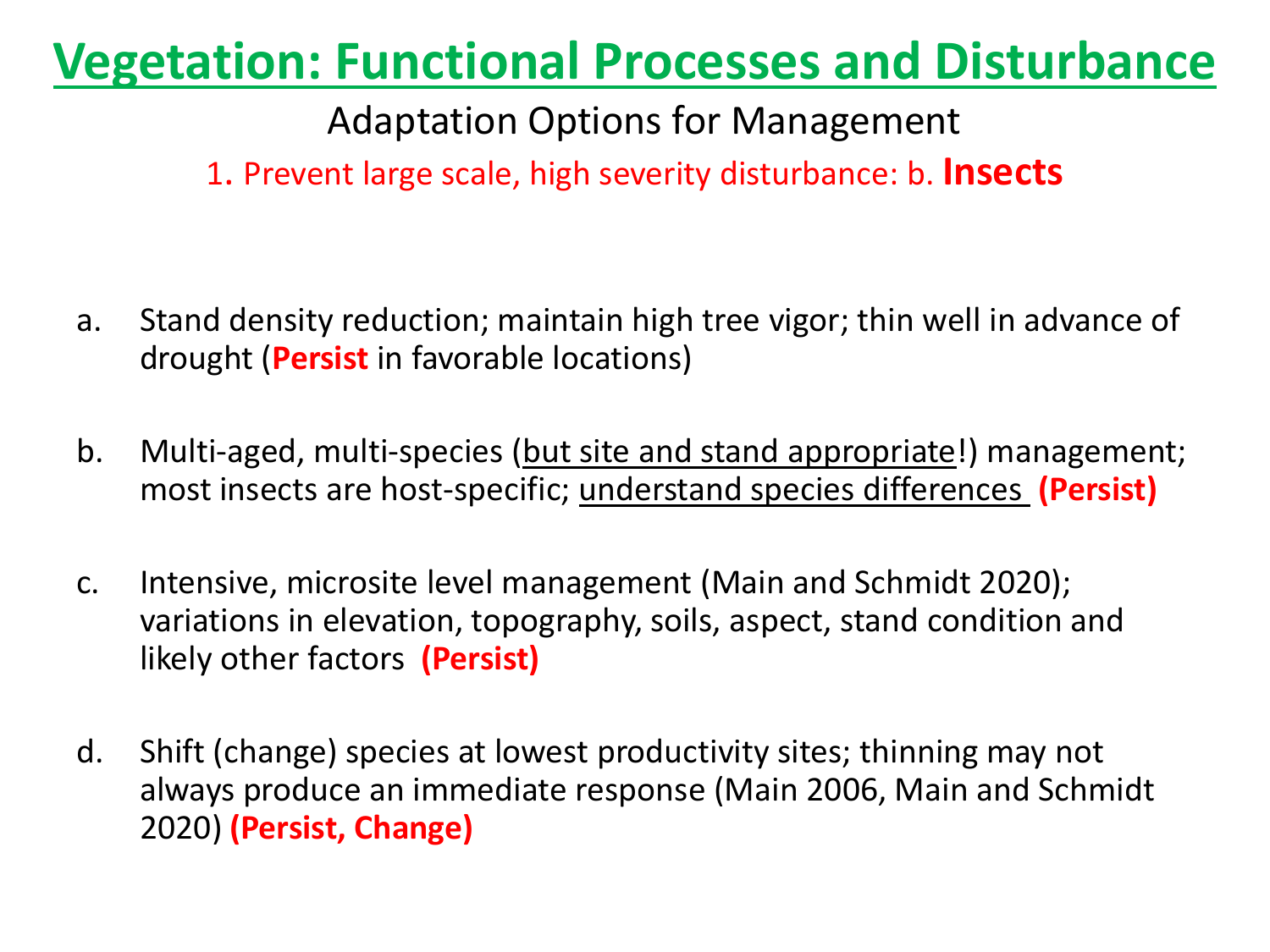Adaptation Options for Management

1. Prevent large scale, high severity disturbance: c. **Pathogens**

- a. Douglas-fir dwarfmistletoe
	- retention in spatially explicit locations for owl habitat and other wildlife values; reduction elsewhere.
	- individual tree management (rating, isolation, etc)
	- mapping and monitoring
- b. Laminated root disease
	- mapping and monitoring
	- opening creation is good, alternative species enhancement
- c. Smoke
- d. Others (ongoing monitoring)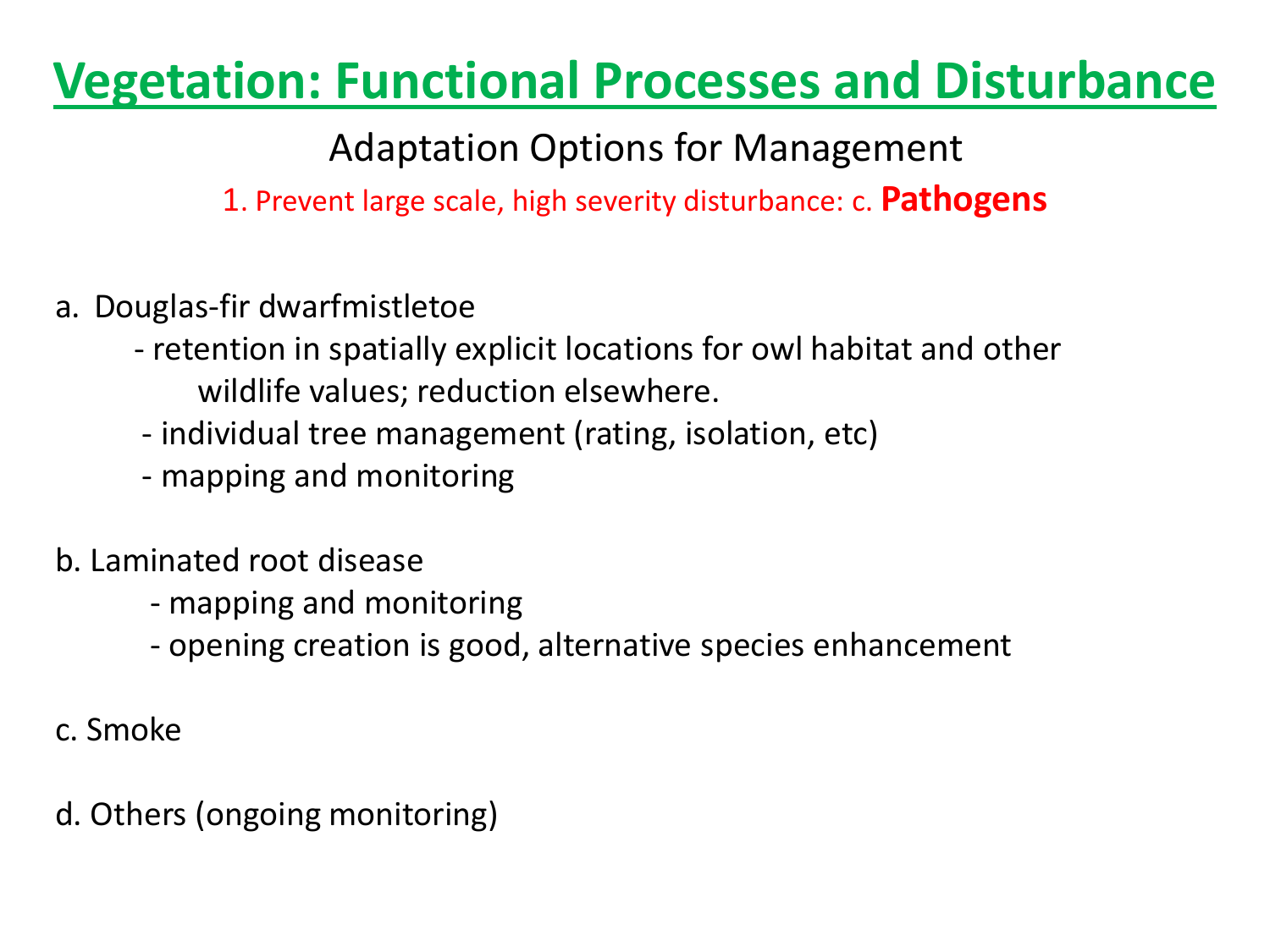### Adaptation Options for Management

#### **2. Promote frequent, low to moderate severity disturbance regime**

- a. Emulate the historic more frequent low to moderate disturbance regime that organisms have adjusted to over millenia in ways we are only beginning to understand. Recognize that historic frequent, low to moderate severity fire resulted in a diversity of stand structures , compositions and densities – a desired direction for planned management today and in the future. Both thinning and prescribed underburning have advantages and disadvantages; utilize either/both as appropriate. **(Persist)**
- b. Avoid necessarily having to reach some idealized stand condition in a single entry but rather trend towards more open, less dense stand conditions in most situations. Ease stands out of severe stagnation that has occurred with 100+ years in the absence of disturbance; utilize staged thinning and other moderate stand modifications when necessary.
- c. Utilize more frequent low to moderate disturbance as part of multi species, multi cohort management regime that retains desired structures of vegetation including maintenance of canopies and sufficient stand densities to continue to retard understory development of ladder fuels. Simultaneously, variable density thinning including retention of clumps and gaps/openings should be part of stand management prescriptions when appropriate. Prescribed burning will likely also occur in a range of low to moderate severities, but should be done to avoid high severity disturbance at any but the smallest scales; creating small openings should be desired, although less likely to be controlled by location than in stand density reduction by thinning. **(Persist,Change)**
- d. Assess the ability of a stand/unit to release following treatment (Main 2006, Main and Schmidt 2020), especially in lower elevations and/or moisture limited sites and stand conditions. The decreased potential for release will move up in elevation over time with increasing cumulative stress associated with projected warming temperatures and longer droughtier summers **(Persist, Change)**
- e. Regularly respond and adjust to emerging increases in other stressors (drought, insects, pathogens, etc). Thin well in advance of drought. A wide range of densities are acceptable and should be determined for each individual site/stand. **(Persist, Change)**
- f. Develop desired snag and LWD amounts to be retained by site, varying with the need to 1) provide for important ecological attributes and functions; 2) adjust to meet fire management objectives . Avoid higher undesirable amounts by regular monitoring and treatment of emerging excessive fuels (snags, large woody debris, etc) that exceed desired targets. **(Persist, Change)**
- g. Start newly initiated stands early with frequent, low severity disturbance (e.g. Units LW-C1,2). Allow desired seedlings to gain sufficient size to survive first prescribed underburn; in these situations, utilize manual low to moderate severity thinning treatments until prescribed underburning can be applied without excessive damage to developing seedlings. **(Persist)**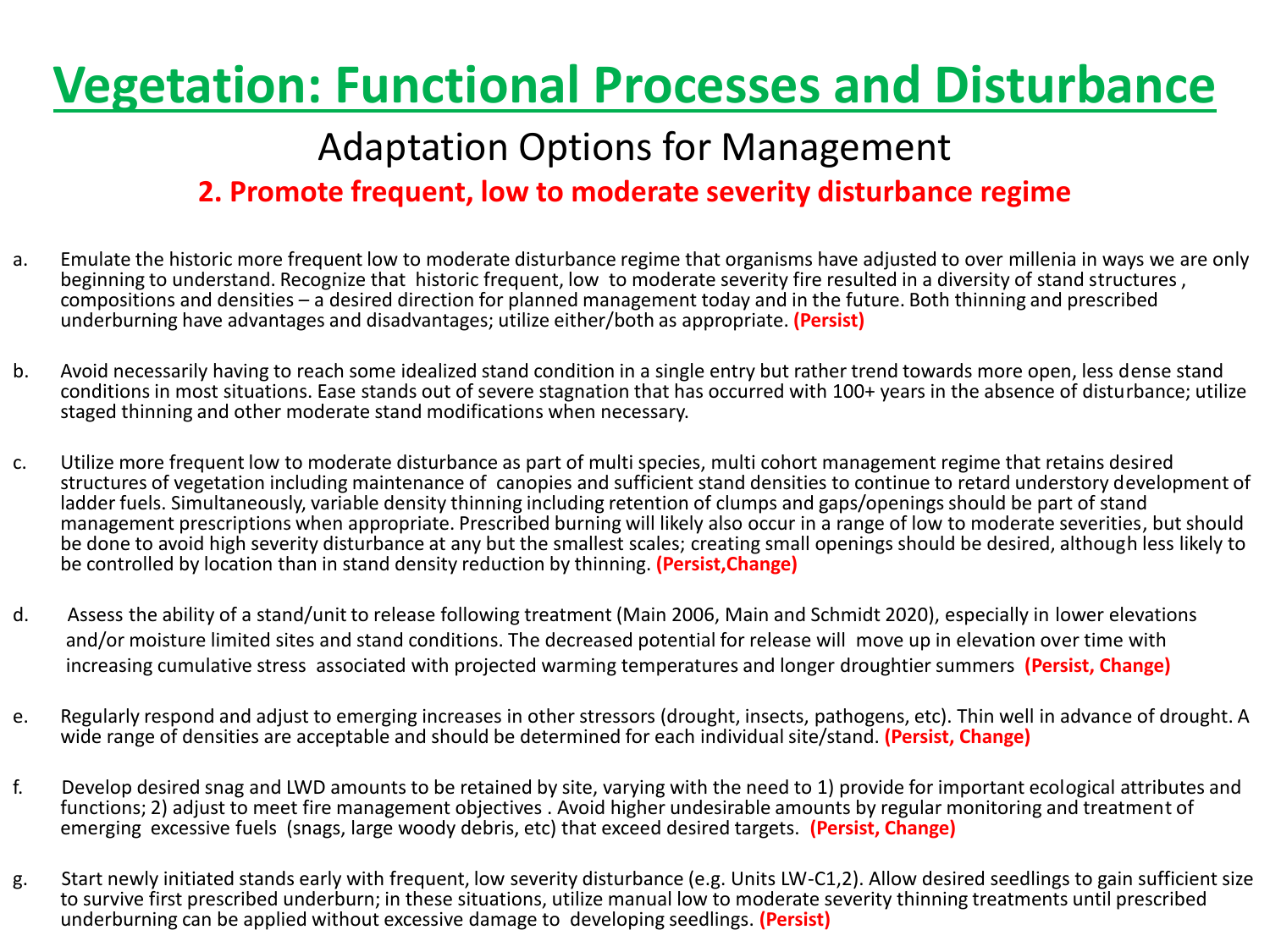Adaptation Options for Management **3. Be prepared for post high severity disturbance** 

- **a.Do everything possible to keep green forests, but acknowledge that we no longer can insure that we can keep wildfire from impacting for communities, property and lives and forest ecosystems (Change).**
- **b. Acknowledge that ecosystem services are much more limited following large scale, high severity disturbance and considerable time will be needed for ecological integrity to be restored even while accepting that some areas may return to a new permanent altered state. We cannot necessarily change these outcomes with post-fire rehabilitation practices. (Change)**
- **c. Not only will climate change increase the likelihood and severity of fire in forest ecosystems but it will accentuate the cumulative degree of disturbance over time in ways that are hard to predict but likely will be even more impactful (Change).**
- **d.Possibilities for natural regeneration of conifers decreases with increasing scale of high severity fire. Strong increases are expecetd in species that prefer infrequent, high severity fire, such as stump-sprouting species like Pacific madrone. (Change)**
- **e. Through management actions, strive to continue to reduce percentage amount of high severity fire when (not if) fire occurs (Persist, Change).**
- **f. Use the disturbance to establish desired species moving forward more well-adapted to future climate change. (Change)**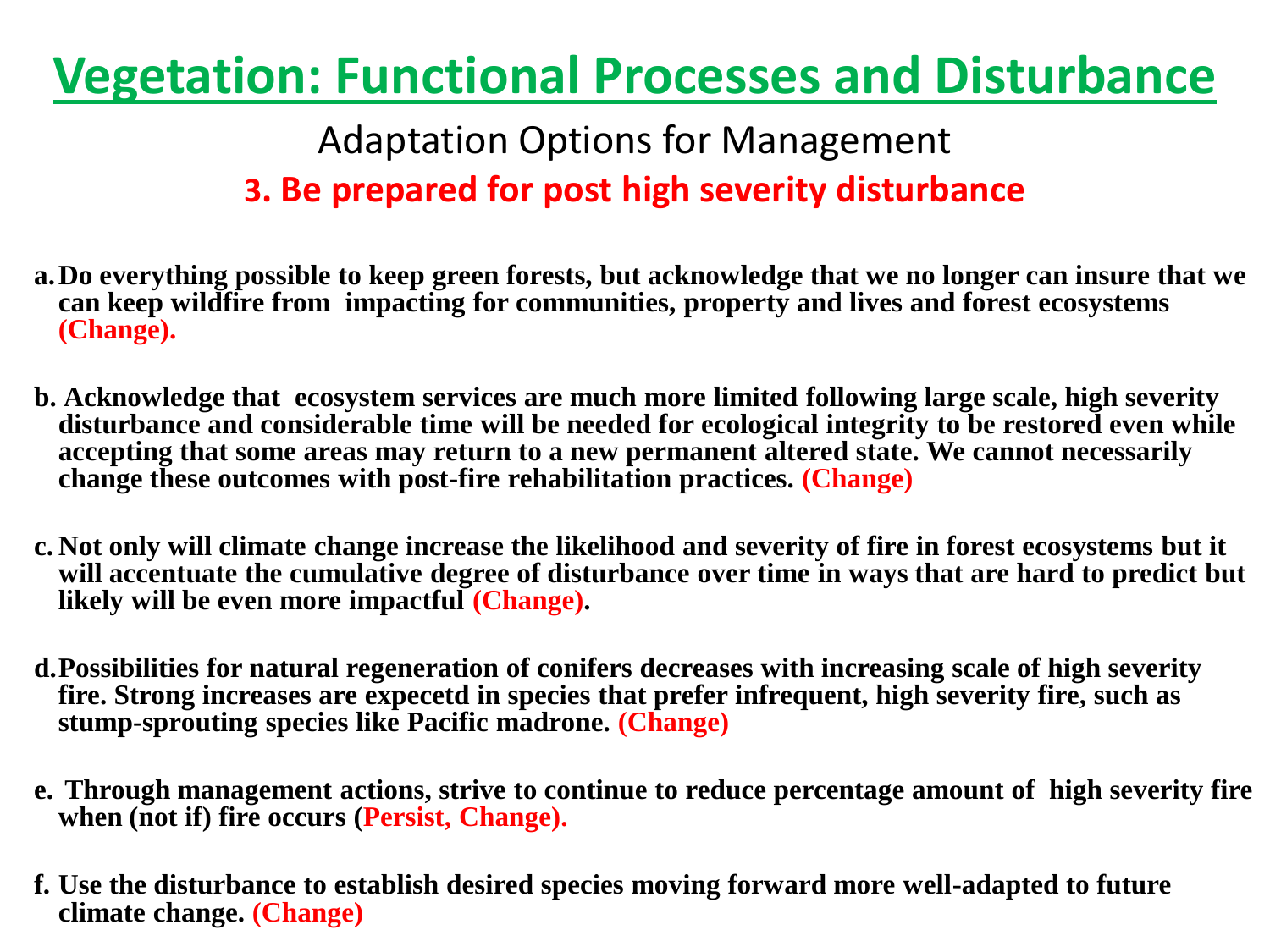## **4. Wildlife, Habitat Management and Biodiversity Conservation**

#### Climate Change Key Vulnerabilities

1**. Homogeneity of habitats over time- decreased structural diversity limits wildlife habitat now, increased potential for high severity fire and continued homogenization limits wildlife habitat in the future.** 

**2. Loss of refugia as areas to reduce thermal stress particularly for species specialized for cooler habitats.** 

**3. Important older forest habitat values are threatened, especially at middle elevation sites (e.g. Winburn).** 

 **-fire** 

 **-loss of big tree structures likely to continue to occur**

- **4. Lack of Mid and Late Open Structural states and associated habitats**
- **5. Specific wildlife species**
	- **-Northern Spotted Owl**

 **-Fisher**

- **4. Early to mid seral shrubfields, oak woodlands and grasslands vulnerable due to proximity to Ashland** 
	- **- unique wildlife population assemblages, including pollinator habitat**
	- **- conflict with fire management goals**

**5. Specific habitat features. Numerous other specific impacts with climate change (Mawdsley 2009)**

- **6. Human influence on wildlife habitat values close to and within COA**
	- **- Trails- increasing human use; fragmentation.**

 **- Dogs**

**7. Biodiversity and Landscape Connectivity**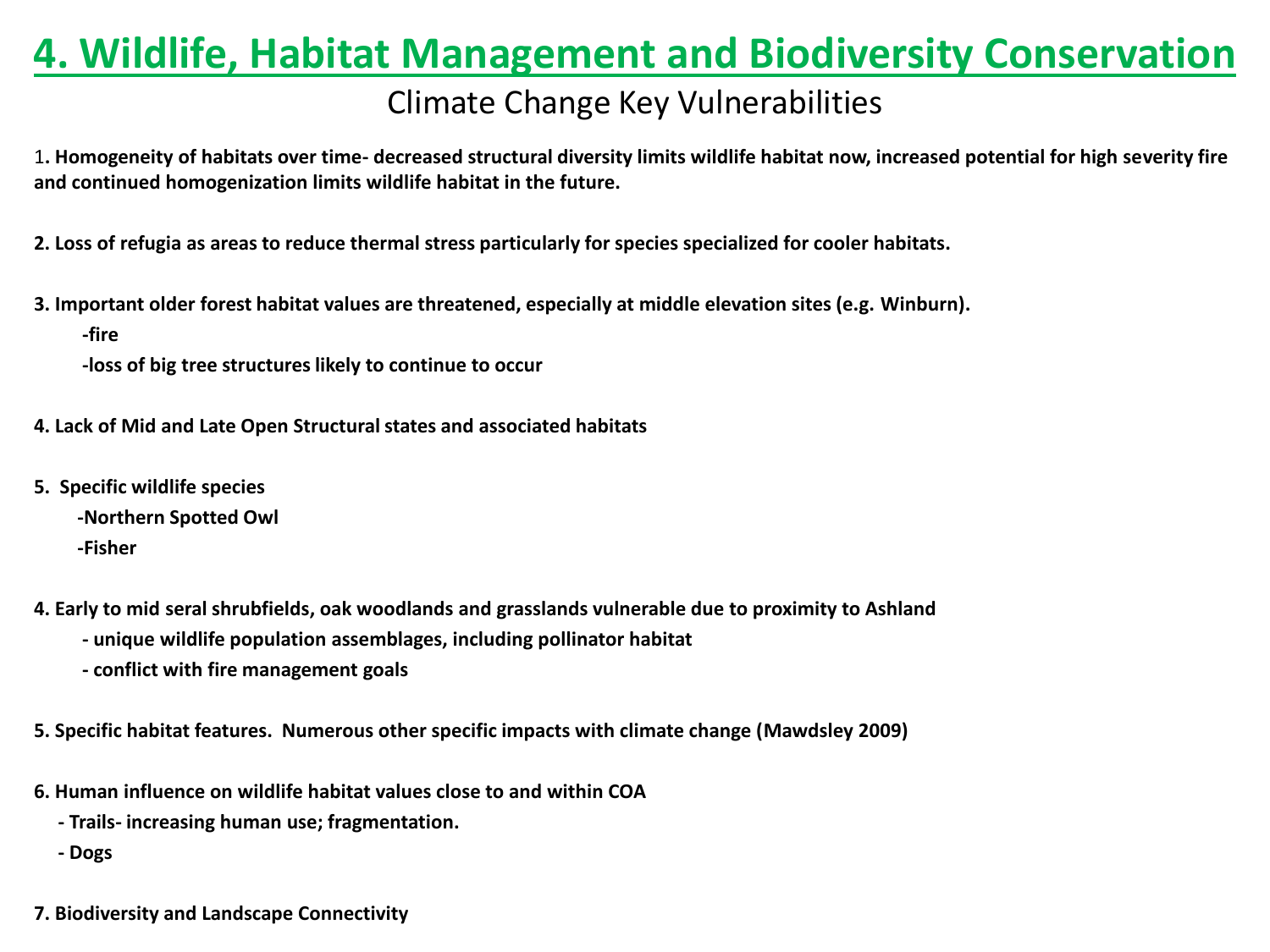### **4. Wildlife, Habitat Management and Biodiversity Conservation**

#### **Adaptation Options for Management**

1. Manage and restore ecosystem function rather than solely focusing on specific components (species or assemblages) **(Persist, Change)**

- a. Continue to reduce potentials for high severity fire; coordinate on larger landscape levels, particularly with USFS
- b Address forest health concerns

 -density/vigor continued implementation of frequent low to moderate severity disturbance regime using stand density reduction and prescribed fire; -more open forests but retain refugia (3,6,riparian)

- continue to monitor and manage insect and disease disturbances, including spatially explicit management of dwarfmistletoe lam root disease in DF
- legacy tree management through stand level thinning
- manage LWD; reduce where possible particularly in strategically important fire management areas (1,4,5) but maintain for important habitat values
- 2. Continue to strive for vegetation and structural diversity at multiple scales of reference; manage for a high contrast landscape **(Persist, Change)**
- 3. Manage to retain important features and structural types for rare species- northern spotted owl, Pacific fisher **(Persist)**
- 4. Winburn- example
	- Structurally diverse older closed canopy forest may become more rare (high severity fire); really important to maintain if at all possible
	- Managing for mid and late open structural states and associated habitat values
	- Retain thermal refugia (steep northerly aspects above major streams)
	- Fire management objectives and large woody debris; determine on a site-by-site basis
	- NSO potential habitat- spatially explicit retention of Douglas-fir dwarfmistletoe
	- Functional perennial stream and associated values
	- Accelerate development of replacement older forest values
- 5. Retention of oak woodlands, shrubfields **(Persist, Change)**
	- may be difficult except perhaps in locations somewhat removed from urban and semi-urban environment (e.g. Siskiyou Mountain Park) due to high fire danger )
	- inventory shrub fields and locations for firesafe retention; retain small patches
	- maintain patches of more open, less fire prone white oak oak woodland, white oak savannah, pine/oak woodlands
	- -plan for white oak woodland and pine/oak woodland expansion up in elevation with climate change, particularly on more southerly aspects
- 6. Reduce pressures on wildlife species from sources other than climate change **(Change)**
	- **-**Expanding human use has trade-offs with effects on wildlife habitat**.** Expect continued increased demand and seasonal shifts with temperature increases. Consider the concept of carrying capacity
- 7. Landscape level connectivity (larger scope than City ownership) (**Persist)**
	- -Maintain protected areas network , protect movement corridors, important refugia; maintain landscape permeability to species movement throughout ownership/watershed and consider effects of trails, dogs, etc initiated on City ownership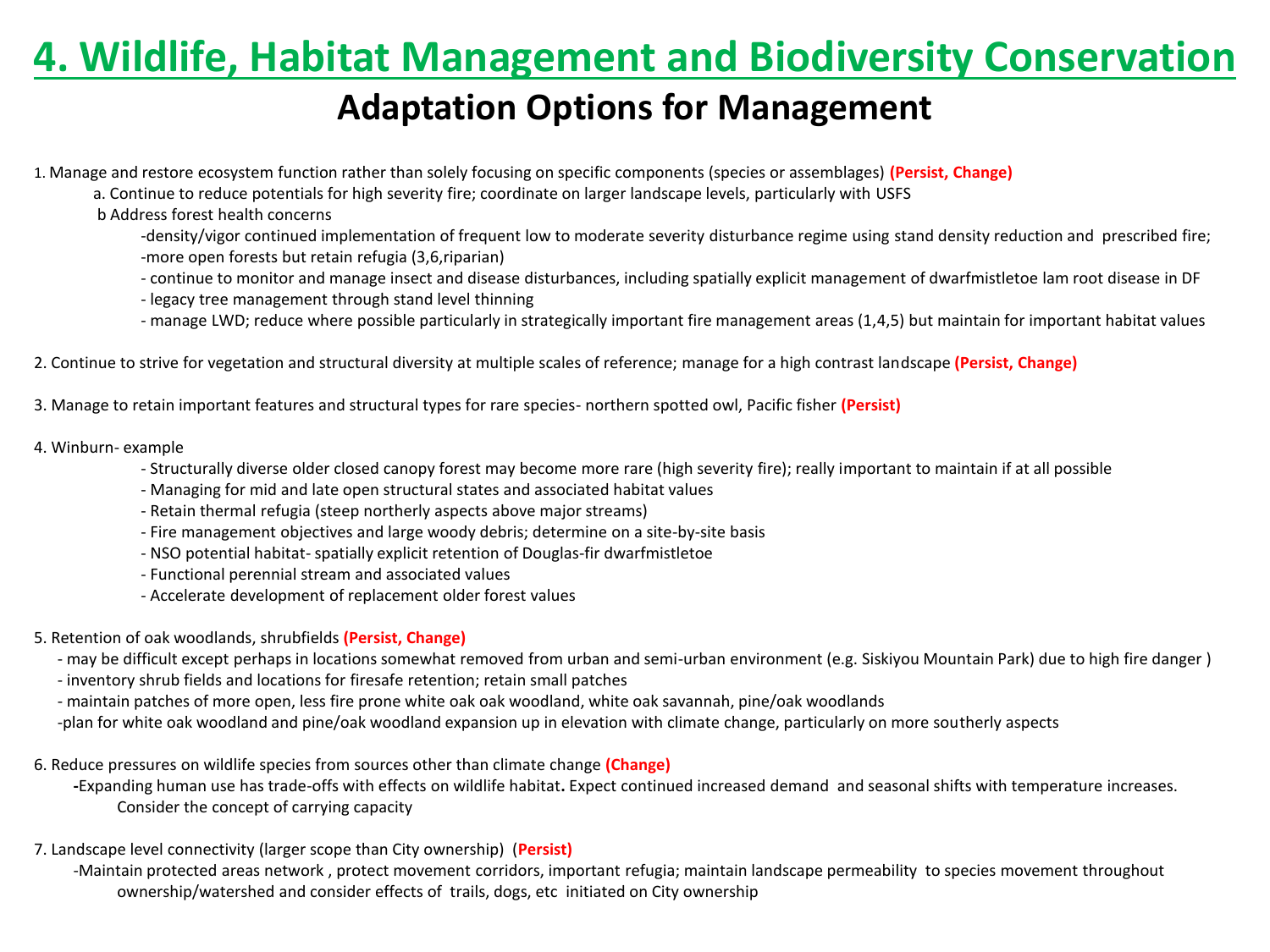## **5. Riparian**

- **1. The Ashland Forest Plan (2016) has a good description of streams and riparian habitat on the City ownership.**
- **2. The riparian network on the City ownership is characterized by the primary mainstem fish-bearing Ashland Creek, several smaller stretches of perennial creeks and a large network of intermittent/ephemeral drainages.**
- **3. The mainstem of Ashland Creek is highly altered from Reeder Reservoir below and through the city down through Lithia Park (1.45 miles and 34.42 acres, Ashland Forest Plan 2016, and includes the water treatment plant). Flows are adjusted through outlet from Reeder Reservoir and are primarily designed to meet municipal City water supply needs. Fish passage is blocked at the upper end of Lithia Park by the "swimming hole"- an old historic dam and reservoir. Standard riparian management strategies such as retention/promotion of large structural features (logs, rocks etc) are minimized in this stream location in deference to flood stage control (e.g. 1997). The viability of this stretch as a functional riparian habitat and aquatic ecosystem are reduced as a result. The potential for active restoration and/or improvement of riparian habitat values must be considered within the context of this highly altered aquatic/riparian environment. Very little active management within this area has occurred in the last 25 years.**
- **4. The stream systems on the Winburn parcel, as part of West Fork Ashland Creek watershed, are much more functional riparian and aquatic ecosystems, with slightly over 1 mile and about 22 acres (Ashland Forest Plan) of riparian management area. No active management within this area has occurred within the last 25 years.**
- **5. The steep topography and decomposed granitic base make for quick transition out of perennial stream conditions into drier uplands and more ephemeral riparian conditions, many of which have limited or no associated riparian vegetation. These areas generally interact with disturbance (e.g. fire) in a similar fashion to the adjacent uplands. Many of these ephemeral/intermittent channels are influenced by periodic debris slide processes that occur during major storm events (on adjacent US Forest Service lands they are often described and mapped as Landslide Hazard Zones (LHZ's).**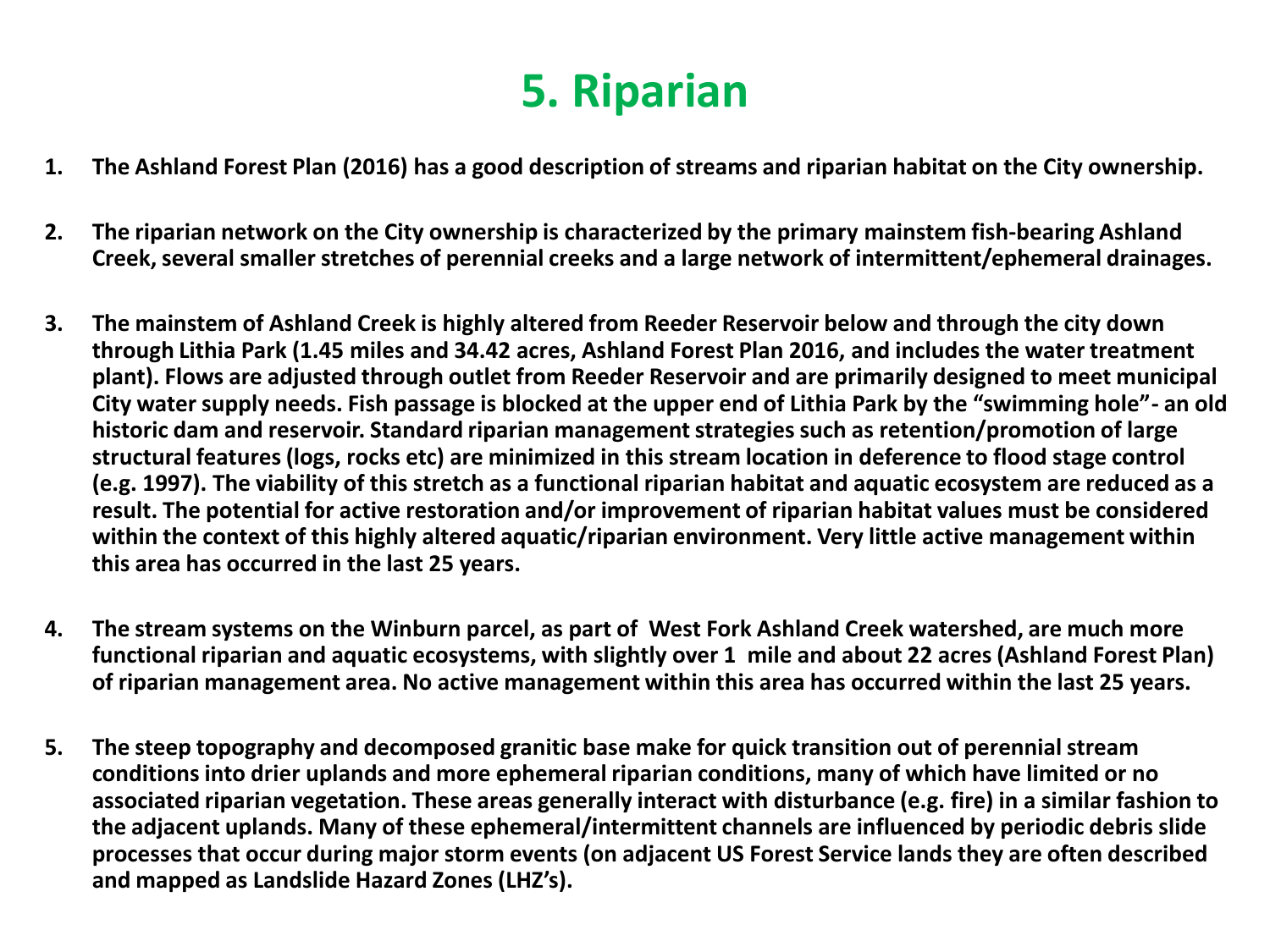## **5. Riparian Climate Change Key Vulnerabilities**

- **1. Increased peak flows during winter**
- **2. Decreased flows and longer summers of higher temperatures alter riparian vegetation and function.**
- **3. Decrease in extent of riparian zone**
	- Intermittent reaches of riparian network may become more ephemeral and greater percentage of riparian network will more closely reflect adjacent upland vegetation conditions with associated increased availability for fire-related impacts

#### **4. Increased frequency, scale and severity of insect and fire-related disturbances**

- Historically, fire severity tended to be reduced in riparian areas, particularly as compared to adjacent uplands, and riparian areas tended to act as firebreaks in many situations
- With fire exclusion, riparian vegetation has become denser and, coupled with climate-change related increasing temperatures and lower summer precipitation/streamflow, possibilities for higher severity fire in riparian zones is increased
- **5. Combined effect results in a potentially significant loss in ecosystem services.**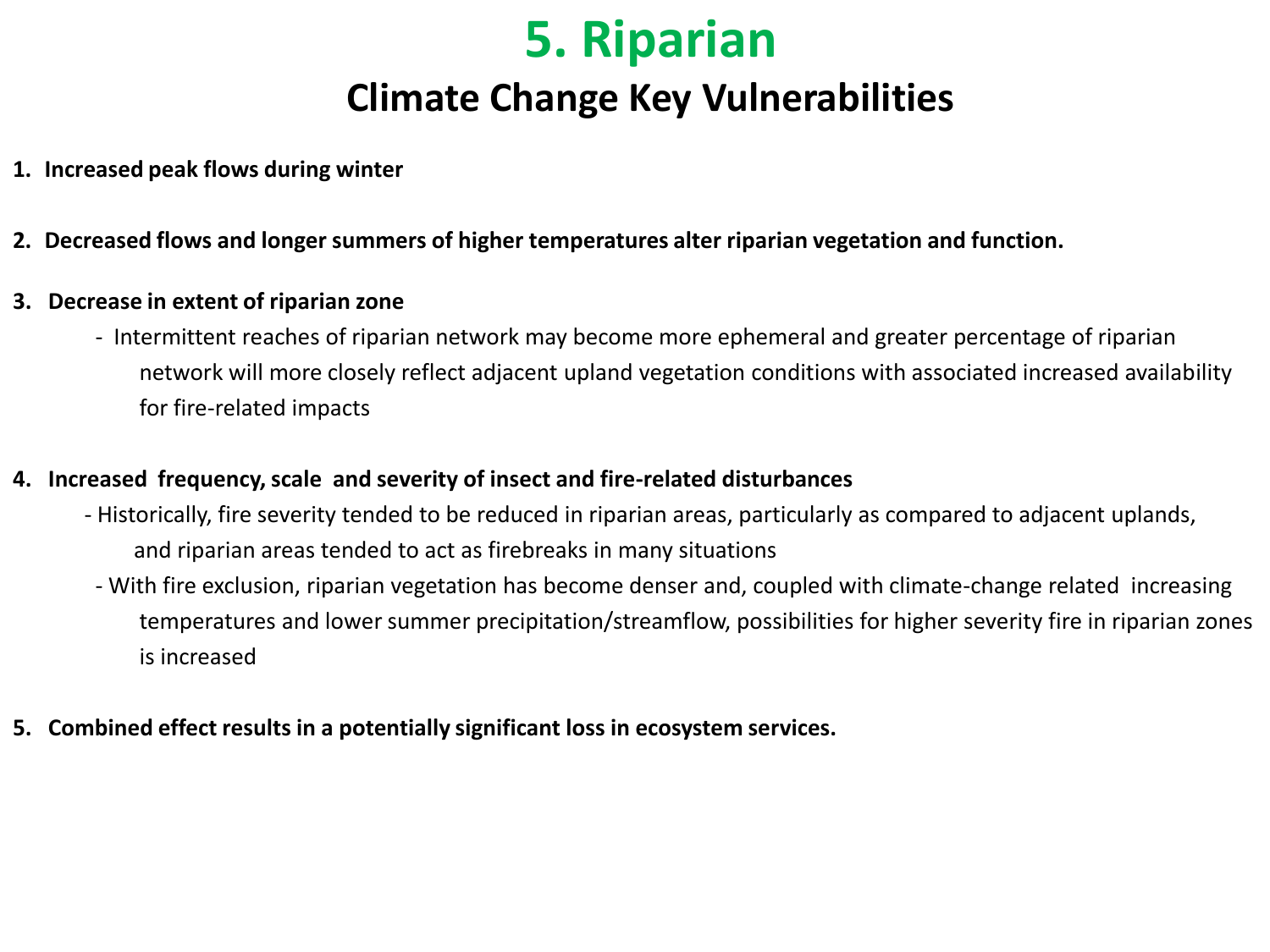

### Adaptation Options for Management

- 1. Use adaptive management and monitor thoroughly over time. The combination of projected drier extended summers and winters with larger storm events and higher peak flows presents a difficult conundrum for appropriate management responses in riparian areas. (**Change)**
- 2. Recognize that the riparian area below Reeder Reservoir will like continue to be an extremely altered riparian/aquatic environment with major concerns for potential flood stage impacts. Riparian management will likely have to continue to be considered within this unique context where limiting damage from floods in the highest priority. (**Persist)**
- 3. Thinning in riparian areas to increase tree size and function and improve tree vigor, especially in more upland areas higher in riparian network in intermittent and ephemeral portions. Promote more shade intolerant species. (**Persist, Change)**
- 4. Allow more frequent, low severity disturbance including from insects and disease such as occurring at Winburn with laminated root disease. Create low density stand conditions that may retard advancement of high severity fire within the riparian network while still retaining important riparian and aquatic function. (**Change)**
- 5. Break up fuel continuity in uplands close to major riparian areas (especially along Ashland Creek) to discourage opportunity for high severity disturbance advancing into riparian areas. Particularly target protection of important refugia to be retained at higher densities. (**Change)**
- 6. Develop a team of experts to specifically look at adaptation options for management in the riparian forestlands on the City of Ashland ownership. **(Change)**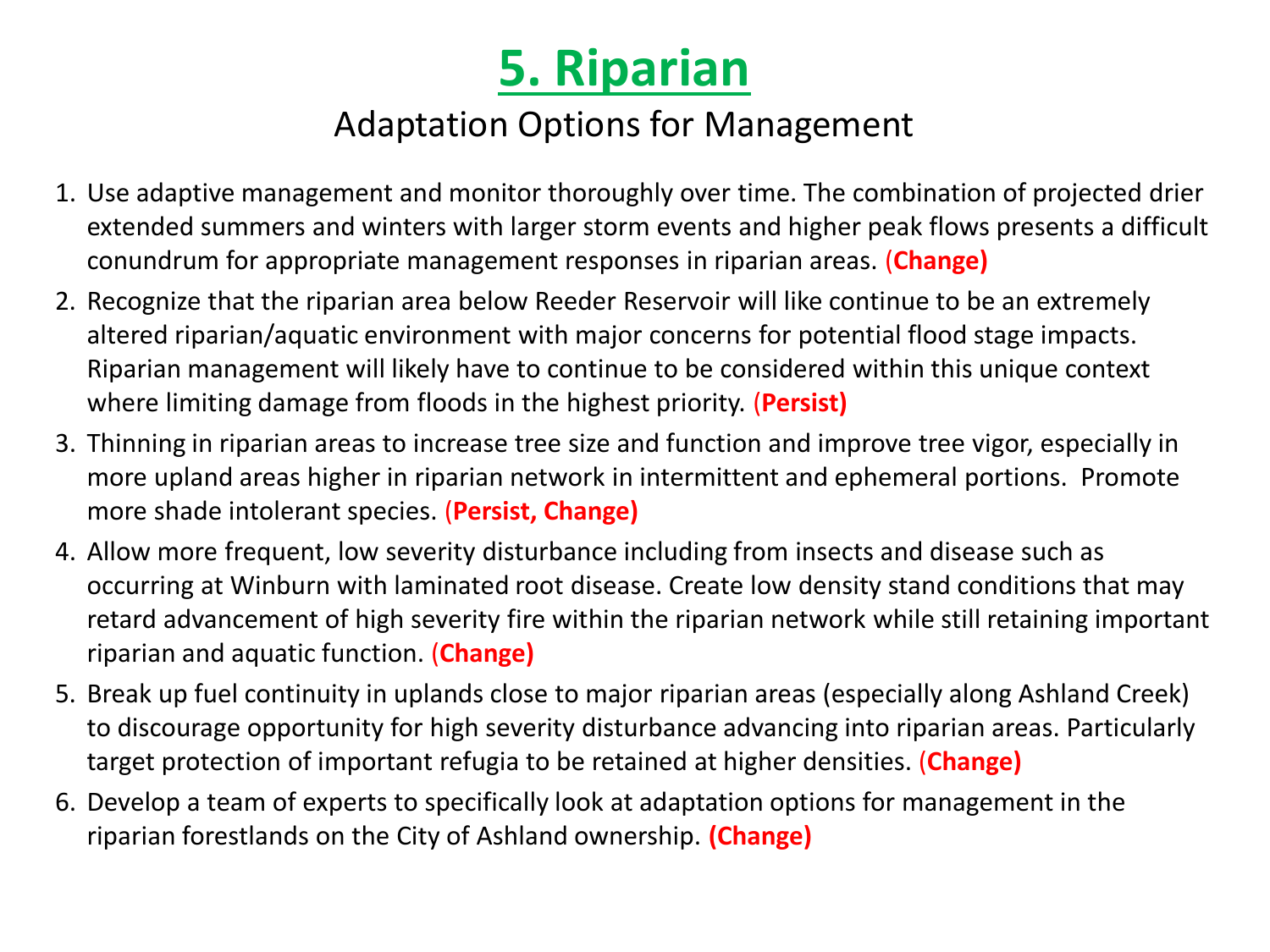## **6. Recreation**

#### Climate Change Key Vulnerabilities

- **1. Increased population and expansion of outdoor recreational needs will impact natural areas and resource values and likely require increasing monitoring and oversight.**
- **2. Extreme wildfire, projected to increase, may reduce recreational demand because of degraded site desirability, impaired air quality from smoke, and limited site access caused by fire management activities. Expect social and economic impacts**
- **3. With longer summer season, increased days where minimum temperature encourage outdoor recreation use, particularly in shoulder seasons. Greater use and subsequent impacts on recreational facilities (e.g. trails) and higher maintenance costs to maintain the same level of ecological impact.**
- **4. Larger peak storm events in winter – greater impact from trails, pirate trails, erosion and sedimentation, etc**
- **5. Potentially greater impacts on cooler locations in summer, especially aquatic/riparian habitats (e.g. thermal refugia) , with impacts on water, wildlife, etc.**
- **6. Impacts on wildlife generally- spatially complex relationships between wildlife and their habitats**
	- **-Alteration in complex spatial arrangement of habitat needs often subtle but important; impact is aggravated as vegetation changes with climate change**
	- **-Trails**
	- **-Dogs- anti-predator response, flight initiation distance, fragmentation**
	- **-More open forests, less hiding cover**
	- **-Decrease in landscape permeability**
	- **-Pacific fisher presence in lower watershed that has becomeincreasingly used for outdoor recreation**
- **7. Increased potential for introduction of unwanted invasive species**
- **8. Increased likelihood of outdoor recreationalists interaction with fire in a wildfire event. Evacuation?**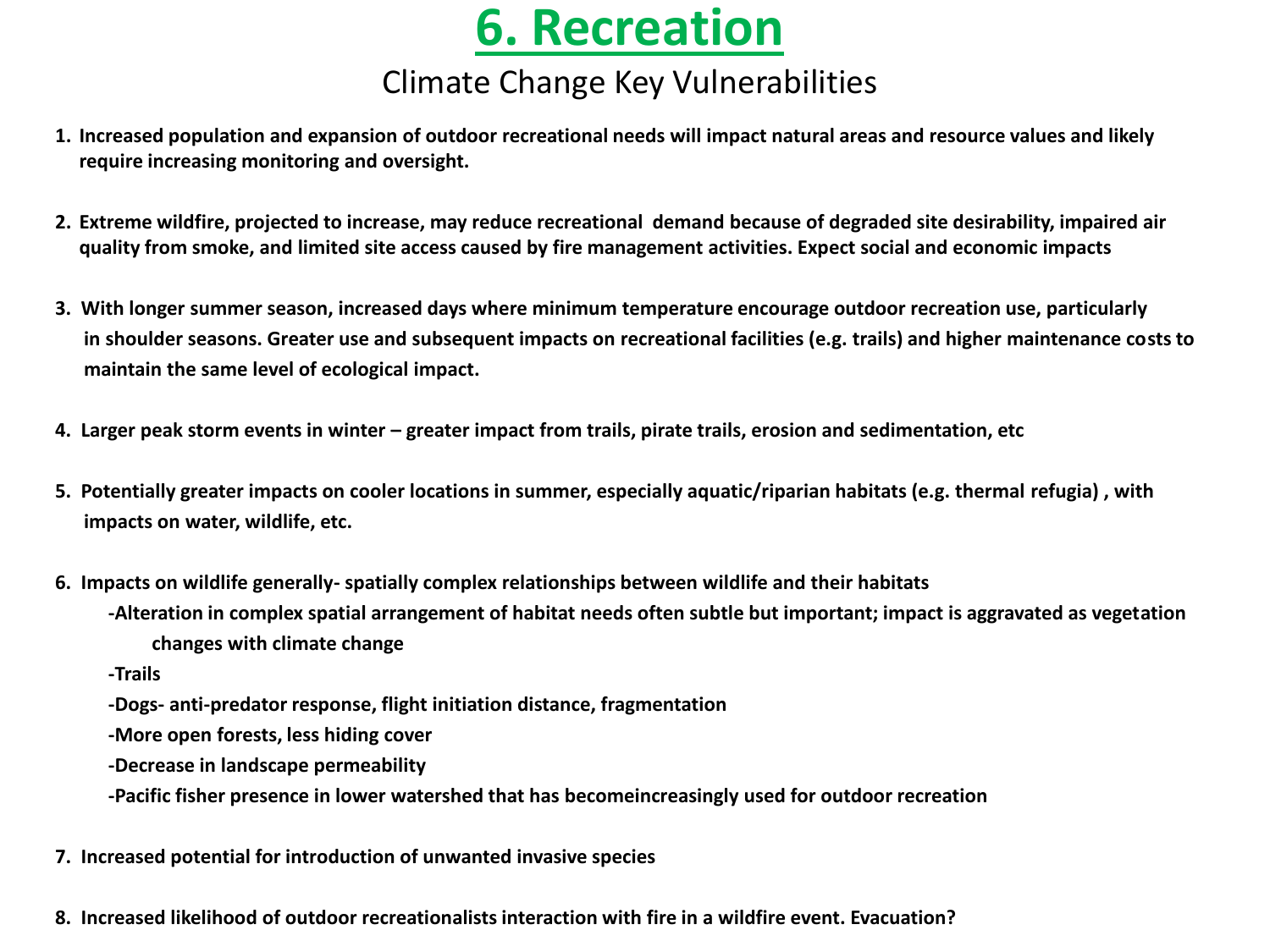## **6. Recreation**

#### **Adaptation Options for Management**

- **1. Recreational use in wildlands is different than in more urban or semi-urban City parks and requires a different set of constraints and oversight. Identify current and future impacts on ecological values and forest resources on City forestlands from expected expanding human recreational use. Consider individual categories of use/impacts and tools for managing those impacts. Determine a recreational carrying capacity while looking at all impacts and values by location and vegetation/habitat type. (Change)**
- **2. Plan for increased demand for recreational use of City lands in the future with temperature increases, especially cooler locations along riparian networks. Spatially arrange for that use, avoiding areas through recreation engineering that have other important values that may be in conflict with increasing recreational use (e.g. refugia important from a wildlife perspective, etc). In particular, consider habitat connectivity to facilitate animal movement and range shifts with climate change, especially along riparian corridors. (Change)**
- **3. Plan for increased maintenance of trail, parking and other recreational infrastructure, both from increased shoulder-season use and greater storm-related impacts in winter. Consider a more regulated plan for trail use including evacuation of trail users in an emerging wildfire event. (Change)**
- **4. Separate considerations for and importance of human from pet use of recreational facilities. (Change)**
- **5. Closely monitor and remove (if possible) unwanted invasive species (Persist, Change e.g. more monitoring and removal along all trails (including "pirate" trails) or other high use areas).**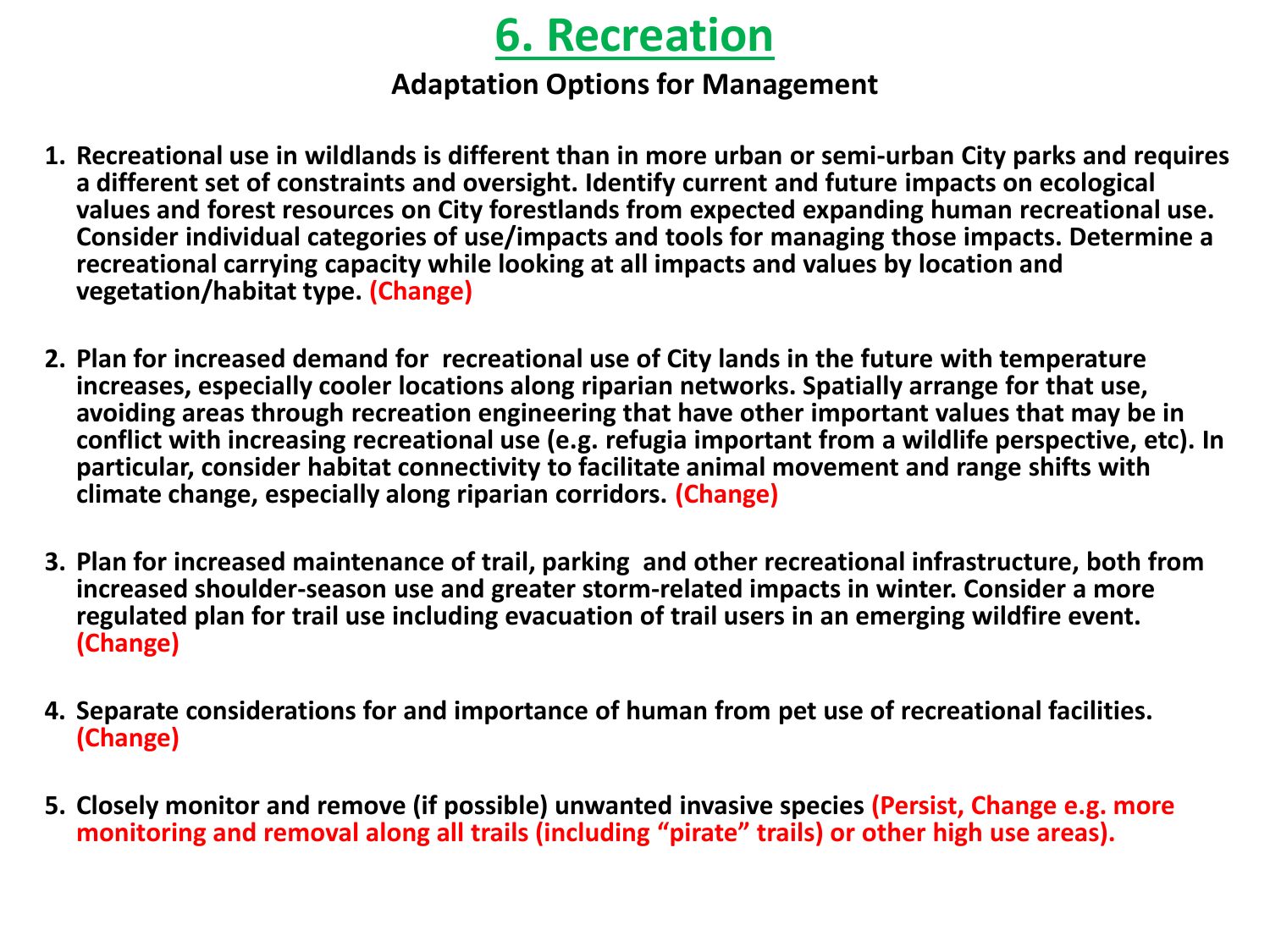## **7. Carbon**

**Carbon sequestration is the long-term process of removing carbon from the atmosphere through photosynthesis and storing it in forest biomass and soils**

**Carbon storage is the actual amount of carbon stored in forest and in the products produced by forests.**

**Carbon cycles through forest ecosystems in an ever evolving process: 1) Uptake through photosynthesis and subsequent growth; 2) Release through respiration , decomposition and forest disturbances.**

**Forests in the United States are currently a carbon sink, sequestering and storing more carbon than they are releasing, although there are large differences amongst regions. This is an important ecosystem service.**

**Carbon taken up by forests is approximately 12-19% of total carbon dioxide emissions (Ryan et.al 2010) . They are the largest terrestrial carbon sink in the nation.** 

**Carbon is stored in different amounts in different reservoirs in the forest – above ground, below ground, understory, standing dead, downed dead, forest floor, soil organic carbon .**

**The actual numbers in each of these important metrics can vary considerably in the published literature (i.e. the devil is in the details, in the assumptions and in the inherent amount of uncertainty in the subject in general).**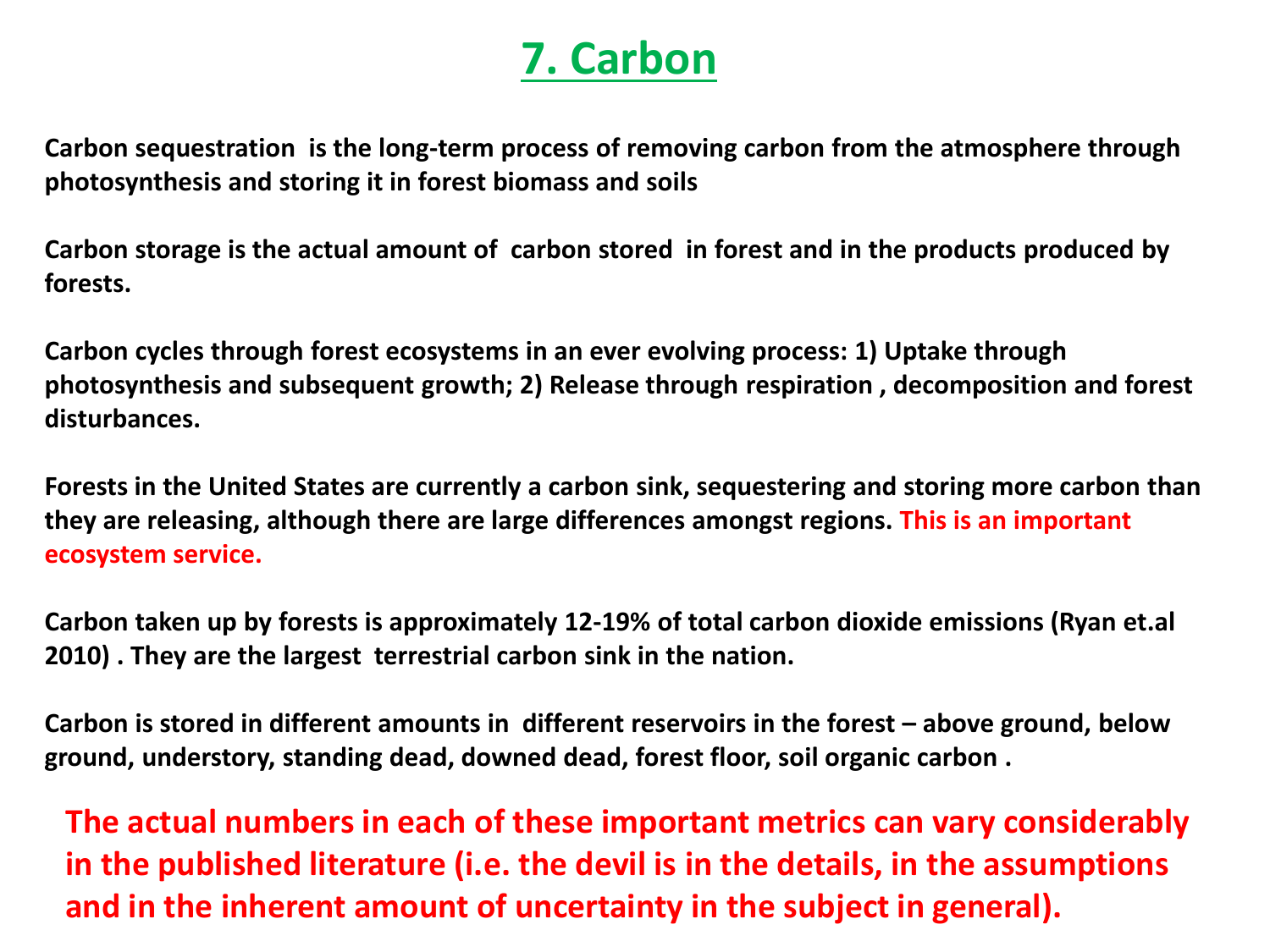

### **Climate Change Key Vulnerabilities**

- 1. Loss of forest in general from high severity disturbance and/or climate change over time- potential loss of both stored carbon and potential for ongoing sequestration; shift to alternate vegetation types that don't store or sequester as much carbon.
- 2. Loss of carbon storage in older forests and large trees as they decline
- 3. Declining vigor in future forest from climate change will reduce vegetation growth and carbon sequestration
- 4. Potential impacts to carbon stored in forest soils from high severity fire or poor land management practices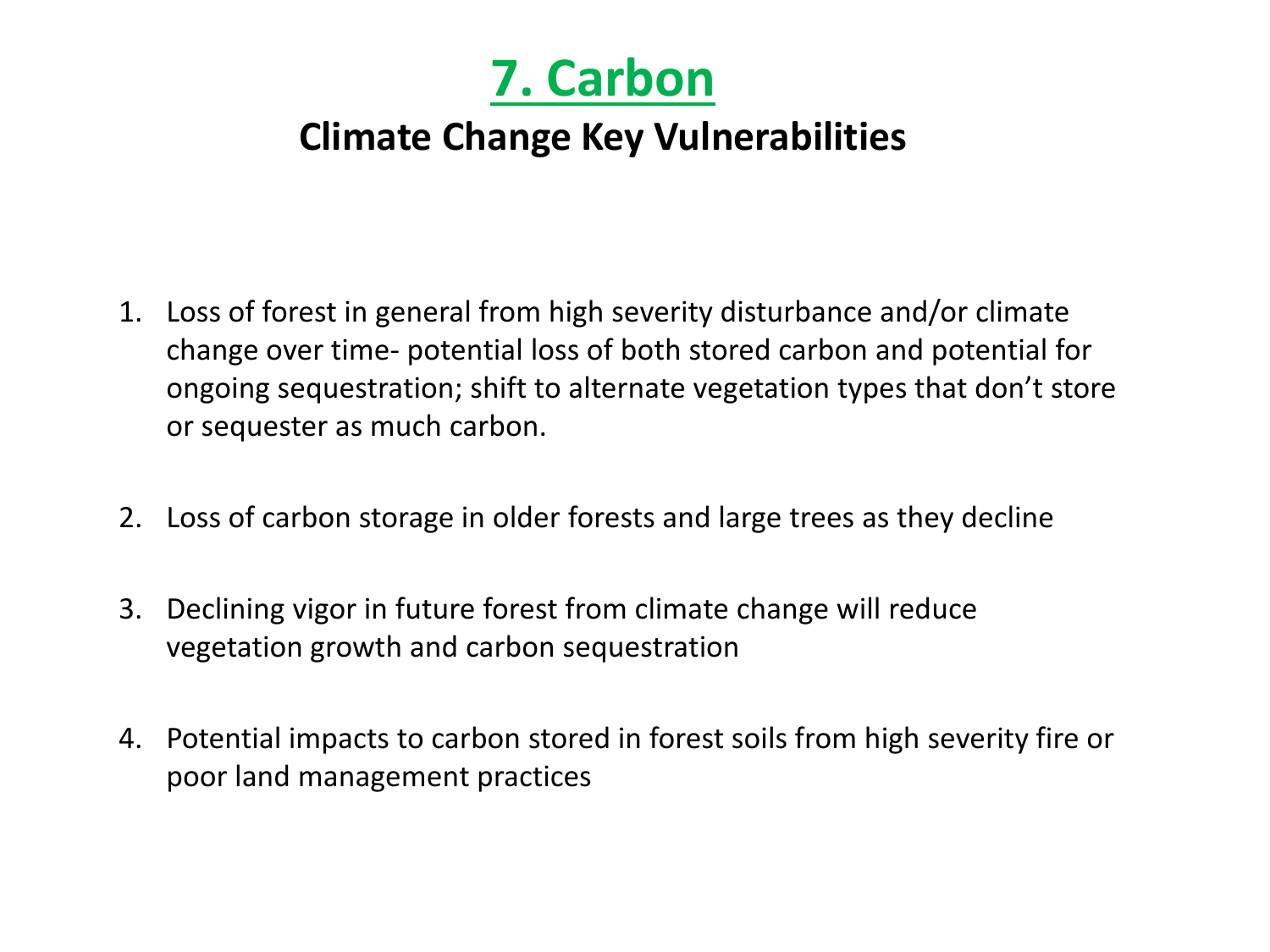

### **Adaptation Options for Management**

1. Emphasize ecosystem function and resilience, with carbon one of multiple ecosystem services and values to be integrated into forest management decisionmaking. (**Persist)**

2. Utilize full-cost carbon accounting that recognizes the value of management actions that reduce the risk of carbon loss through stand replacing fire. **(Persist)**

3. Continue to utilize fuel treatments to minimize scale and severity of disturbance; avoid high severity disturbance that impacts so many important ecosystem services and values in this situation. Utilize prescribed underburning recognizing the trade-off: while prescribed fires obviously release carbon into the atmosphere, it is at significantly lower levels than that released during higher severity wildfires (Hurteau and North 2009) . Manual thinning and slash treatment to achieve fire management objectives releases even less carbon into the atmosphere. KEEP GREEN FORESTS THAT BOTH STORE AND SEQUESTER CARBON! **(Persist)**

4. Strive to maintain large trees and older forests for as long as possible **(Persist)**

5. Manage for less intensive harvests and longer rotations, which can be common outgrowths of implementation of frequent, low severity "planned disturbances" and multi-cohort, multi-species management. (**Persist)**

6. Tree mortality management. Maintain stand densities, structures and species compositions that minimize the likelihood of outbreak levels of mortality, and adjust over time to respond to expected changes in climate variables Carefully evaluate tree mortality and strive for improved ways to measure tree vigor. Determine appropriate levels of snags, downed wood and fuels that can be maintained to provide important ecosystem services while continuing to maintain an acceptable risk from a fire management perspective. **(Persist)**

7. Use best management practices to avoid soil impacts and protect forest soil carbon. Continue to use helicopters when necessary to avoid soil impacts. If using ground-based harvest systems, best management practices are very important to minimize soils impacts **(Persist)**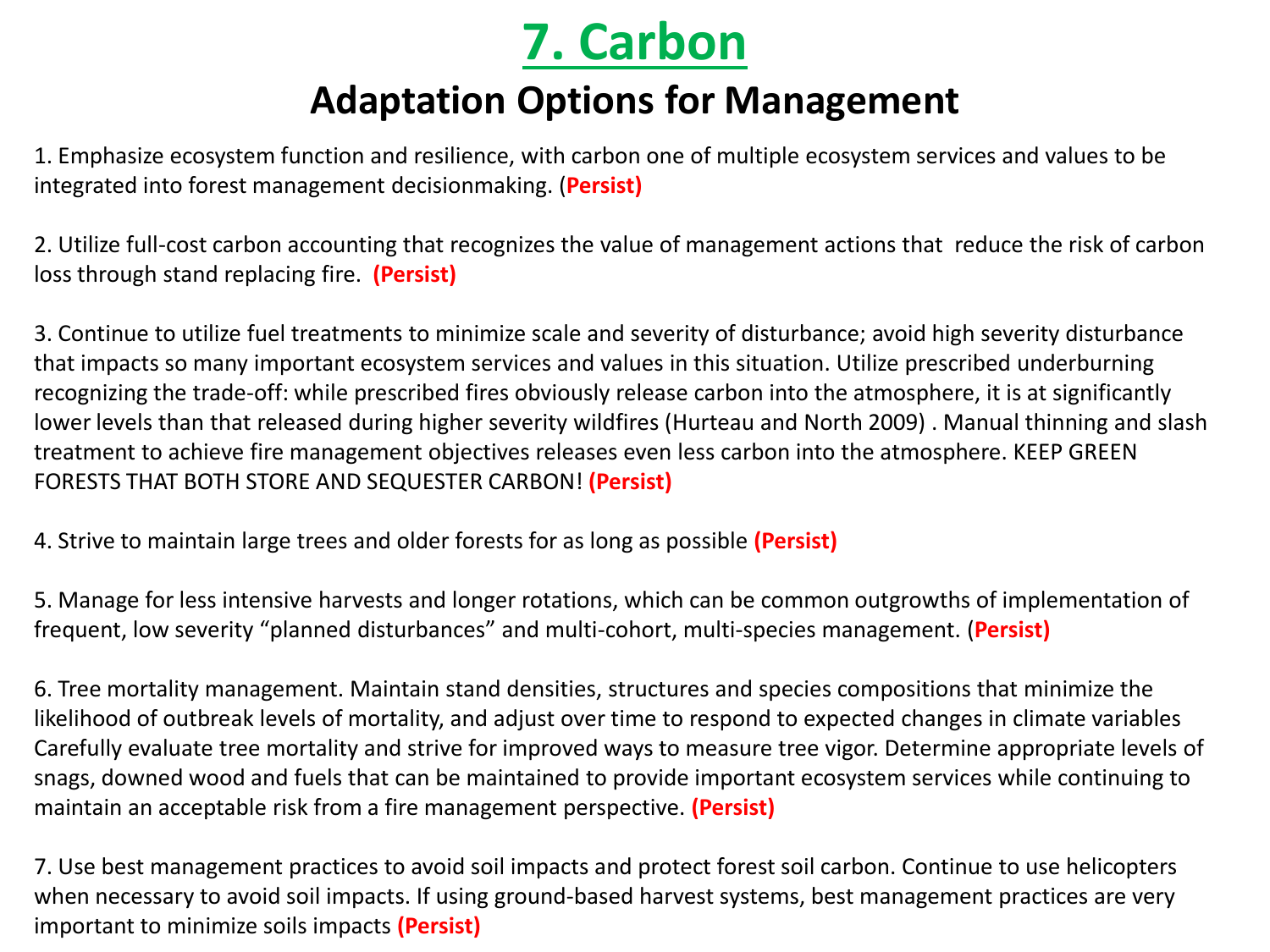# **Summary of Carbon Adaptation Strategies**

1. **Major disruptions to intact disturbance regimes (e.g. high severity fire, clearcutting) can cause significantly alter carbon stocks, particularly if they ultimately produce type conversions accelerated by climate change.** 

**2. Treatments such as thinning and prescribed underburning may produce short-term carbon losses but can be quickly regained by forest recovery in healthy forests. Frequent, low to moderate severity disturbance can be employed without major carbon losses over time, with extended rotations well-recognized as a plus for carbon retention. The City of Ashland is in the somewhat unique position to already have employed frequent low severity planned disturbance for 25+ years in it's dry forests.** 

**3. Treatments may result in short-term carbon losses but significant other co-benefits related to carbon storage and sequestration may occur in the immediate years to come:**

- **increased growth and vigor of retained trees**
- **increased retention and vigor of big trees and older forests that store the most carbon**
- **reduced likelihood of high severity wildfire with high emissions, loss of ecosystem services and potential for type conversions**
- •**long-term carbon storage can occur in wood products if utilized**

**4. Treatments to reduce fire danger in dry forests that have evolved with frequent, low to moderate severity forests for millenia, such as on the City of Ashland forestlands, are much more important to consider when analyzing strategies for carbon retention and management.**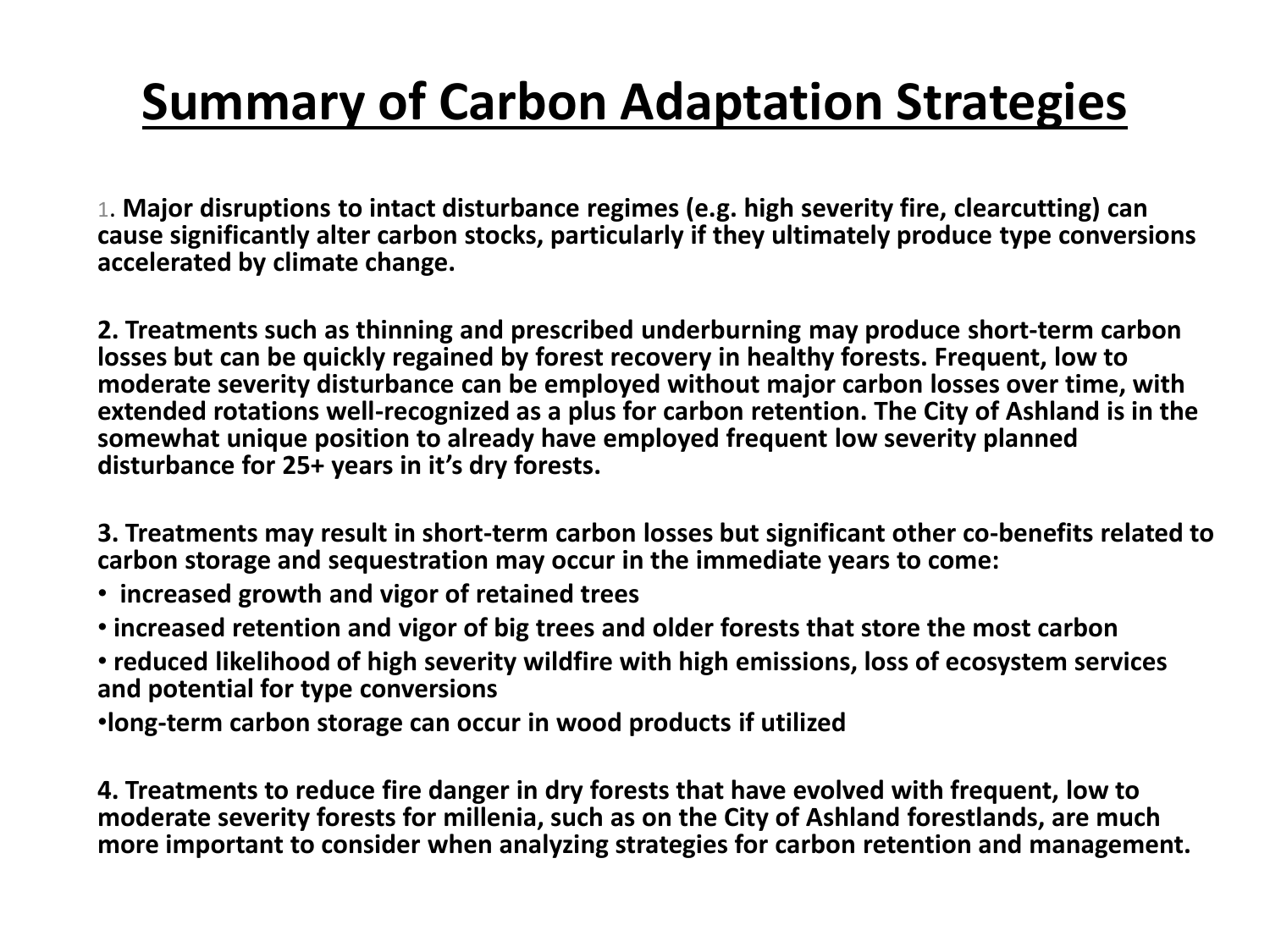**There is likely nowhere in southern Oregon where the ecosystem values and services are higher than in the Ashland Watershed. There is also already a very high carbon density and considerable carbon storage in the Ashland Watershed that is threatened by potential high severity disturbance- a potential which will only increase with climate change. Given these realities, management designed to protect and maintain these values/services and the ecological functions that have produced these values/services over time is especially prudent, although this does not maximize carbon accounting in the short term.**